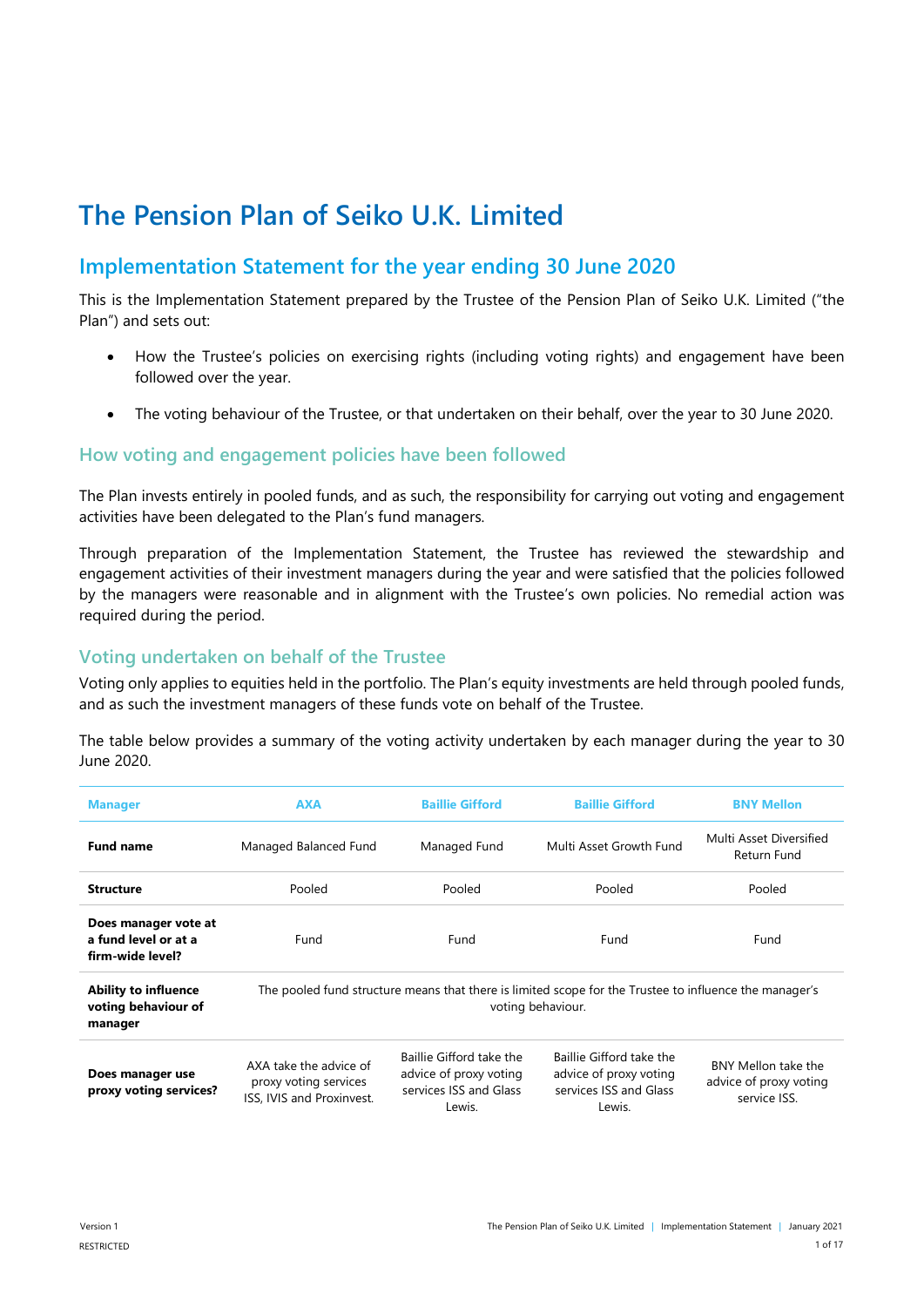| <b>Manager</b>                                                                                                     | <b>AXA</b> | <b>Baillie Gifford</b> | <b>Baillie Gifford</b> | <b>BNY Mellon</b> |
|--------------------------------------------------------------------------------------------------------------------|------------|------------------------|------------------------|-------------------|
| <b>Number of company</b><br>meetings the manager<br>was eligible to vote at<br>over the year                       | 173        | 208                    | 51                     | 118               |
| <b>Number of resolutions</b><br>the manager was<br>eligible to vote on over<br>the year                            | 2,615      | 2,687                  | 579                    | 1,476             |
| % of eligible<br>resolutions the<br>manager voted on<br>over the year                                              | 98.2%      | 100%                   | 93.09%                 | 100%              |
| % of resolutions voted<br>with management, as a<br>percentage of the total<br>number of resolutions<br>voted on    | 93.2%      | 96.28%                 | 92.95%                 | 86%               |
| % of resolutions voted<br>against management,<br>as a percentage of the<br>total number of<br>resolutions voted on | 6.6%       | 2.57%                  | 6.86%                  | 14%               |
| % of resolutions<br>abstained from, as a<br>percentage of total<br>number of resolutions<br>voted on               | 0.2%       | 1.15%                  | 0.19%                  | 0%                |

| <b>Manager</b>                                                   | <b>BNY Mellon</b>                                                                                                           | Invesco                                                                    | LGIM                                                 | <b>Vanguard</b>                                                       |
|------------------------------------------------------------------|-----------------------------------------------------------------------------------------------------------------------------|----------------------------------------------------------------------------|------------------------------------------------------|-----------------------------------------------------------------------|
| <b>Fund name</b>                                                 | Multi Asset Global<br><b>Balanced Fund</b>                                                                                  | Global Targeted Returns<br>Fund                                            | Multi Asset Fund                                     | FTSE UK Equity Income<br>Index Fund                                   |
| <b>Structure</b>                                                 | Pooled                                                                                                                      | Pooled                                                                     | Pooled                                               | Pooled                                                                |
| Does manager vote at<br>a fund level or at a<br>firm-wide level? | Fund                                                                                                                        | Fund                                                                       | Fund                                                 | Firm-wide                                                             |
| <b>Ability to influence</b><br>voting behaviour of<br>manager    | The pooled fund structure means that there is limited scope for the Trustee to influence the manager's<br>voting behaviour. |                                                                            |                                                      |                                                                       |
| Does manager use<br>proxy voting services?                       | BNY Mellon take the<br>advice of proxy voting<br>service ISS                                                                | Invesco take the advice<br>of proxy voting services<br>ISS and Glass Lewis | LGIM take the advice of<br>proxy voting service ISS. | Vanguard take the<br>advice of proxy voting<br>services ISS and Glass |

service ISS. ISS and Glass Lewis. proxy voting service ISS.

services ISS and Glass Lewis.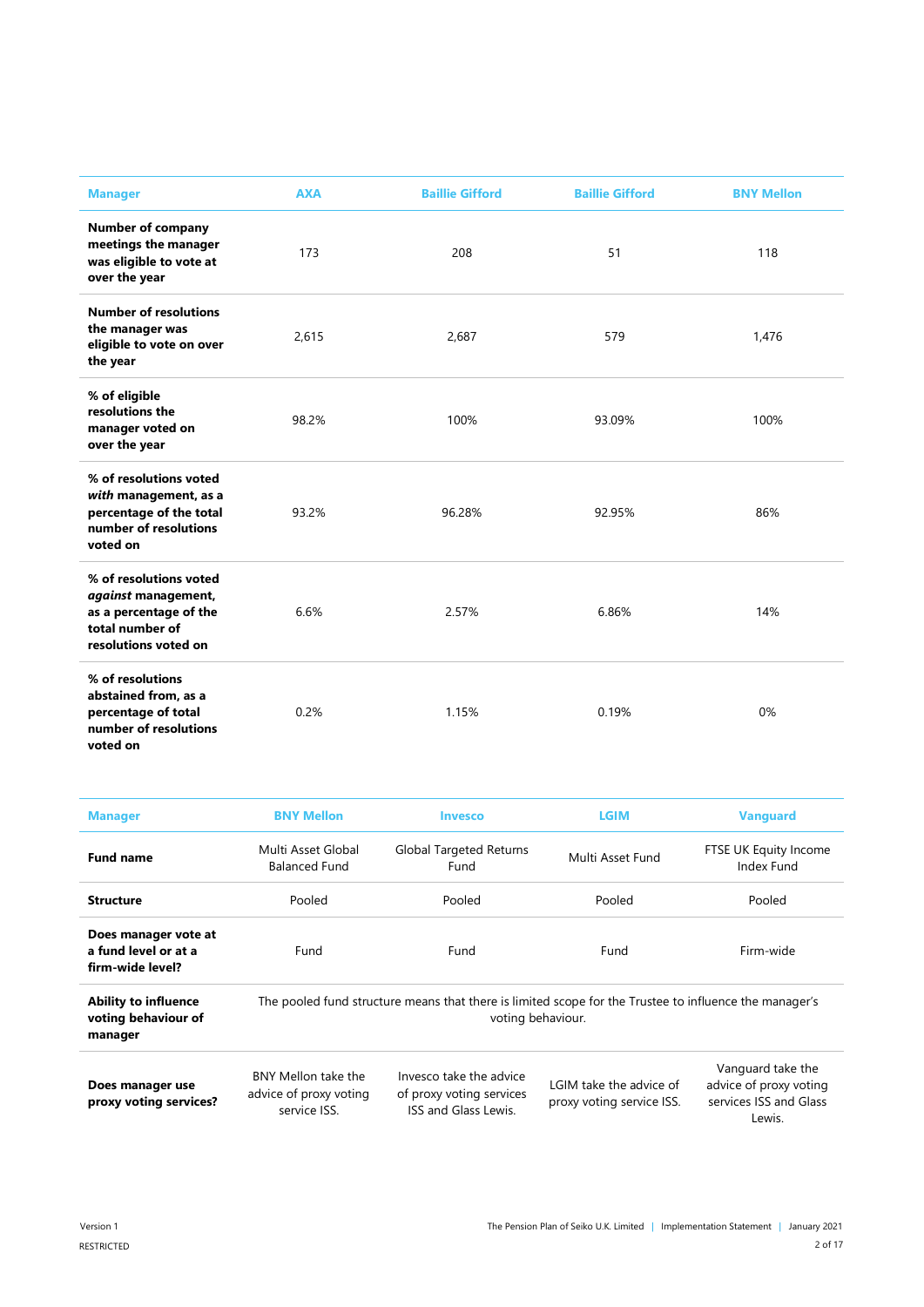| <b>Manager</b>                                                                                                     | <b>BNY Mellon</b> | <b>Invesco</b> | <b>LGIM</b> | <b>Vanguard</b> |
|--------------------------------------------------------------------------------------------------------------------|-------------------|----------------|-------------|-----------------|
| <b>Number of company</b><br>meetings the manager<br>was eligible to vote at<br>over the year                       | 63                | 310            | 7,862       | 149             |
| <b>Number of resolutions</b><br>the manager was<br>eligible to vote on over<br>the year                            | 1,028             | 4,544          | 83,258      | 2,662           |
| % of eligible<br>resolutions the<br>manager voted on<br>over the year                                              | 98.7%             | 98.22%         | 98.78%      | 100%            |
| % of resolutions voted<br>with management, as a<br>percentage of the total<br>number of resolutions<br>voted on    | 86.1%             | 93.55%         | 80.99%      | 99.59%          |
| % of resolutions voted<br>against management,<br>as a percentage of the<br>total number of<br>resolutions voted on | 13.9%             | 6.45%          | 18.76%      | 0.41%           |
| % of resolutions<br>abstained from, as a<br>percentage of total<br>number of resolutions<br>voted on               | 0%                | 0%             | 0.26%       | 0%              |

# **Significant votes**

## **AXA, Managed Balanced Fund**

AXA have provided the following summary of three votes that they consider to be significant for the Fund:

|                                                                                                | Vote 1                                                               | Vote 2                                                                                                         | Vote 3                                                                    |
|------------------------------------------------------------------------------------------------|----------------------------------------------------------------------|----------------------------------------------------------------------------------------------------------------|---------------------------------------------------------------------------|
| Company name                                                                                   | LVMH Moet Hennessy Louis<br>Vuitton SE                               | Fortum Ovi                                                                                                     | Amazon.com, Inc.                                                          |
| Date of vote                                                                                   | 30/06/2020                                                           | 23/04/2020                                                                                                     | 27/05/2020                                                                |
| <b>Approximate size of fund's</b><br>holding as at the date of the<br>vote (as % of portfolio) | 0.3%                                                                 | 0.4%                                                                                                           | 0.8%                                                                      |
| <b>Summary of the resolution</b>                                                               | Approve Auditors' Special<br>Report on Related-Party<br>Transactions | Shareholder proposal to<br>Include Paris Agreement 1.5-<br>degree Celsius Target in Articles<br>of Association | Reduce Ownership Threshold<br>for Shareholders to Call Special<br>Meeting |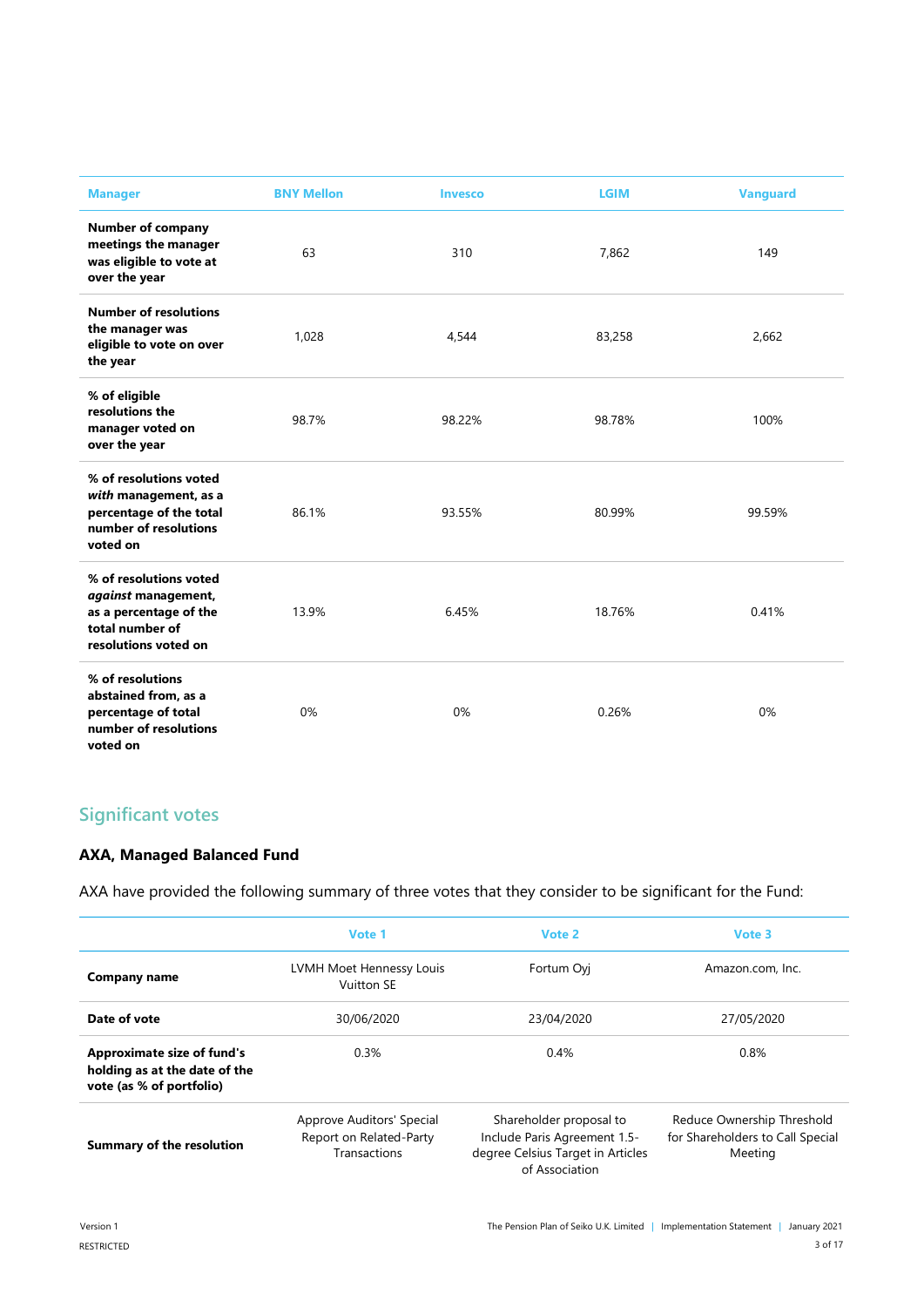|                                                                                                                            | Vote 1                                                                                                                                                                                                                                          | Vote 2                                                                                                                                                                                                                 | Vote 3                                                                                                                                                               |
|----------------------------------------------------------------------------------------------------------------------------|-------------------------------------------------------------------------------------------------------------------------------------------------------------------------------------------------------------------------------------------------|------------------------------------------------------------------------------------------------------------------------------------------------------------------------------------------------------------------------|----------------------------------------------------------------------------------------------------------------------------------------------------------------------|
| How the manager voted                                                                                                      | Against management                                                                                                                                                                                                                              | Against management                                                                                                                                                                                                     | With management                                                                                                                                                      |
| If the vote was against<br>management, did the<br>manager communicate their<br>intent to the company ahead<br>of the vote? | They reached out to the<br>company to engage pre-AGM<br>and receive additional<br>information on rationale of the<br>proposal.                                                                                                                  | Yes, they have been privately<br>engaging with the company on<br>environmental issues                                                                                                                                  | Yes, they have an ongoing<br>engagement with Amazon<br>where they share their policy<br>expectations.                                                                |
| <b>Rationale for the voting</b><br>decision                                                                                | Related-party transaction<br>entails a significant risk of a<br>conflict of interest between a<br>non-executive<br>director/significant shareholder<br>and the company. The level of<br>information disclosed was<br>considered not sufficient. | The manager considers climate<br>a key part of their thematic<br>research and engagement with<br>companies and in this case they<br>consider that the environmental<br>proposal is in the interest of<br>shareholders. | Amazon has taken adequate<br>steps to introduce lower<br>shareholding provisions to call<br>for special meetings, reacting<br>adequately to shareholder<br>concerns. |
| <b>Outcome of the vote</b>                                                                                                 | Accepted with significant<br>dissent                                                                                                                                                                                                            | Rejected                                                                                                                                                                                                               | Accepted                                                                                                                                                             |
| Implications of the outcome                                                                                                | The company was unresponsive<br>to our engagement effort. We<br>will continue opposing this<br>transaction at next AGM and<br>continue attempting to engage<br>on the issue, with a potential<br>vote escalation.                               | Engagement continues as<br>response is unsatisfactory.                                                                                                                                                                 | Not available                                                                                                                                                        |
| Criteria on which the vote is<br>considered "significant"                                                                  | Practice significantly not in line<br>with market standards.                                                                                                                                                                                    | Significant ESG risk.                                                                                                                                                                                                  | Significant governance risk.                                                                                                                                         |

# **Baillie Gifford, Managed Fund**

Baillie Gifford have provided the following summary of three votes that they consider to be significant for the Fund:

|                                                                                                | Vote 1                                                          | Vote 2                      | Vote 3                                                                                |
|------------------------------------------------------------------------------------------------|-----------------------------------------------------------------|-----------------------------|---------------------------------------------------------------------------------------|
| Company name                                                                                   | CyberAgent Inc                                                  | Ryanair                     | Just Eat Takeaway.com                                                                 |
| Date of vote                                                                                   | 13/12/2019                                                      | 19/09/2019                  | 14/05/2020                                                                            |
| <b>Approximate size of fund's</b><br>holding as at the date of the<br>vote (as % of portfolio) | 0.17%                                                           | 0.44%                       | 0.44%                                                                                 |
| <b>Summary of the resolution</b>                                                               | Elect Director and Audit<br>Committee Member Shiotsuki,<br>Toko | Approve Remuneration Report | Grant Board Authority to Issue<br>Shares Up to 25 Percent of<br><b>Issued Capital</b> |
| How the manager voted                                                                          | Against                                                         | Against                     | For                                                                                   |
| If the vote was against<br>management, did the<br>manager communicate their                    | Yes                                                             | Yes                         | Yes                                                                                   |

**manager communicate their**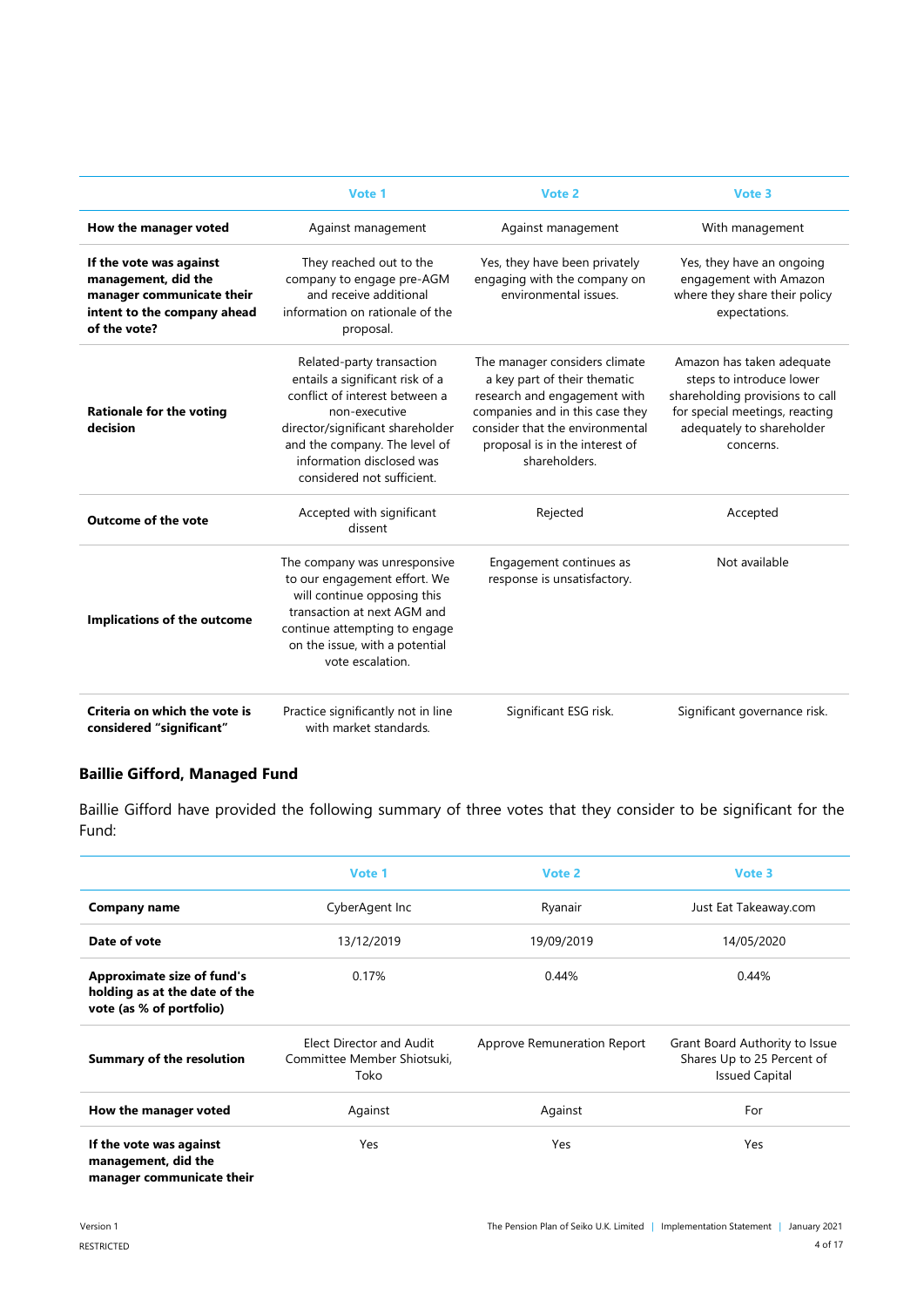|                                                           | Vote 1                                                                                                                                                                                                                                                                                                                                | <b>Vote 2</b>                                                                                                                                                                                                                                                                                                                                                                                                                                                                                                                                | Vote 3                                                                                                                                                                                                                                                                                                                                                                                                   |
|-----------------------------------------------------------|---------------------------------------------------------------------------------------------------------------------------------------------------------------------------------------------------------------------------------------------------------------------------------------------------------------------------------------|----------------------------------------------------------------------------------------------------------------------------------------------------------------------------------------------------------------------------------------------------------------------------------------------------------------------------------------------------------------------------------------------------------------------------------------------------------------------------------------------------------------------------------------------|----------------------------------------------------------------------------------------------------------------------------------------------------------------------------------------------------------------------------------------------------------------------------------------------------------------------------------------------------------------------------------------------------------|
| intent to the company ahead<br>of the vote?               |                                                                                                                                                                                                                                                                                                                                       |                                                                                                                                                                                                                                                                                                                                                                                                                                                                                                                                              |                                                                                                                                                                                                                                                                                                                                                                                                          |
| <b>Rationale for the voting</b><br>decision               | They opposed the election of<br>two outside directors and four<br>inside directors, due to ongoing<br>concerns over board<br>composition.                                                                                                                                                                                             | They opposed remuneration<br>due to concerns regarding the<br>structure of the retention plan<br>for the CEO. Whilst the<br>manager welcomes a scheme<br>which aims to retain talent and<br>incentivise long term<br>performance, they are<br>concerned that the structure of<br>the plan could lead to short<br>term decisions being made if<br>there is a period of poor<br>performance before shares are<br>due to be awarded. They also<br>have concerns that the<br>independent members of the<br>board have received share<br>options. | The manager usually opposes<br>authority to issue shares<br>without pre-emption rights at<br>the requested amount but<br>given the current environment,<br>they feel it is the best interests<br>of all stakeholders to provide<br>the Board and Management<br>with greater flexibility to<br>allocate capital.                                                                                          |
| <b>Outcome of the vote</b>                                | Pass                                                                                                                                                                                                                                                                                                                                  | Pass                                                                                                                                                                                                                                                                                                                                                                                                                                                                                                                                         | Pass                                                                                                                                                                                                                                                                                                                                                                                                     |
| <b>Implications of the outcome</b>                        | The manager has been pushing<br>Cyberagent to improve its<br>board composition for a<br>number of years. Whilst there<br>have been small improvements,<br>the manager does not believe<br>they go far enough. The<br>manager is continuing to<br>escalate out engagement with<br>the company and aiming for<br>constructive dialoque. | The manager has engaged<br>extensively with Ryanair on a<br>number of governance issues<br>over the past few years. This<br>dialog continues both<br>independently and<br>collaboratively with other<br>shareholders and will continue<br>to be escalated through voting<br>action.                                                                                                                                                                                                                                                          | The manager has made an<br>exception in the current<br>environment as they<br>understand board/management<br>may need flexibility to deploy<br>capital quickly and have<br>encouraged the company to be<br>lower this value in the future.                                                                                                                                                               |
| Criteria on which the vote is<br>considered "significant" | This resolution is significant<br>because it received greater than<br>20% opposition, and because<br>the manager opposed the<br>election of a director.                                                                                                                                                                               | This resolution is significant<br>because it received greater than<br>20% opposition, and because<br>they opposed remuneration.                                                                                                                                                                                                                                                                                                                                                                                                              | This vote is significant because<br>they have deviated from their<br>usual approach. The manager<br>usually opposes authority to<br>issue shares without pre-<br>emption rights at the requested<br>amount but given the current<br>environment, they feel it is the<br>best interests of all<br>stakeholders to provide the<br>Board and Management with<br>greater flexibility to allocate<br>capital. |

## **Baillie Gifford, Multi Asset Growth Fund**

AXA have provided the following summary of three votes that they consider to be significant for the Fund: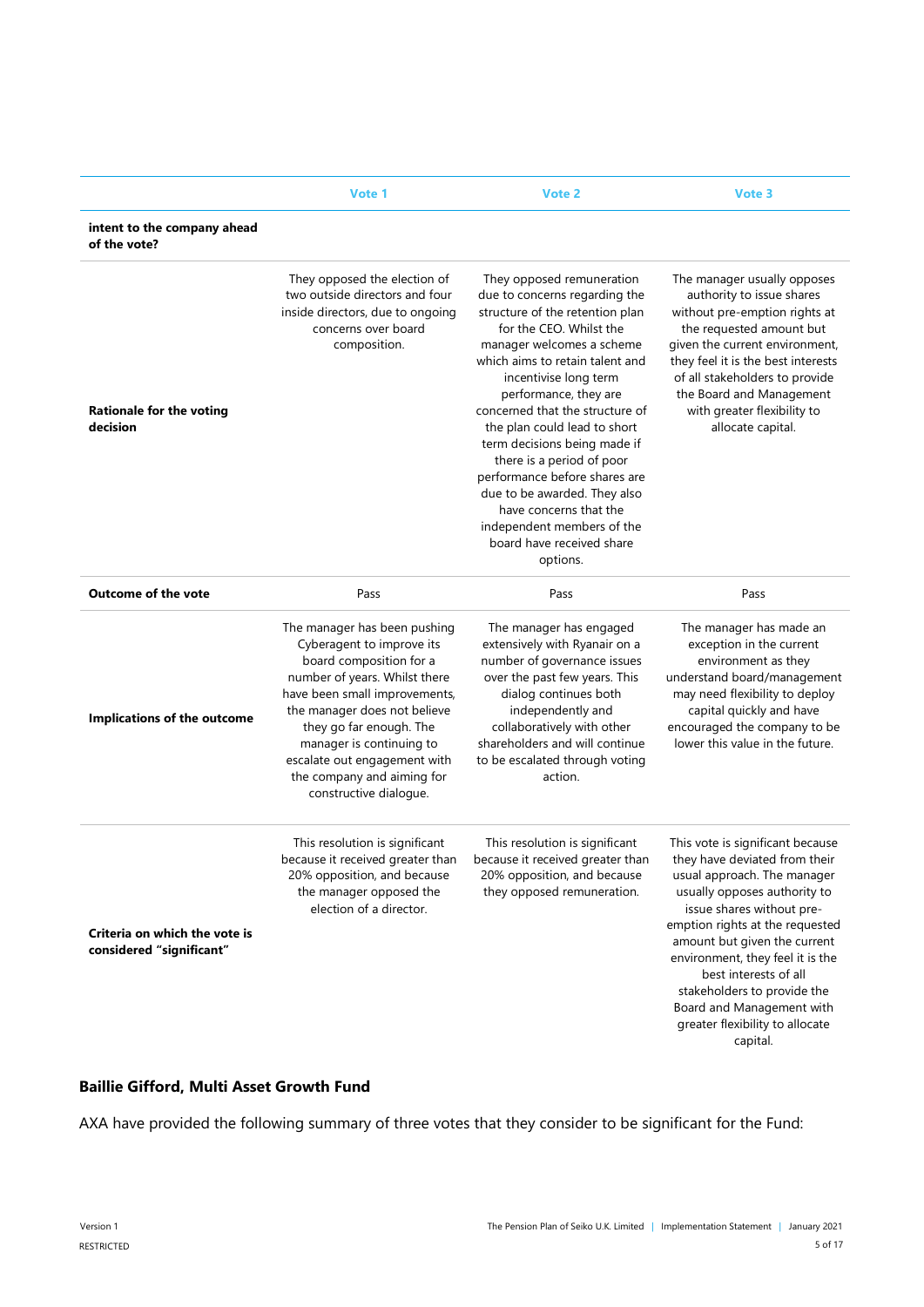|                                                                                                                            | Vote 1                                                                                                                                                                                                                                                                                                                                                                          | Vote 2                                                                                                                                                                                                                                                                                                                                                                                                                                                                                                                                                                                          | Vote 3                                                                                                                                                                                                                                                                                                              |
|----------------------------------------------------------------------------------------------------------------------------|---------------------------------------------------------------------------------------------------------------------------------------------------------------------------------------------------------------------------------------------------------------------------------------------------------------------------------------------------------------------------------|-------------------------------------------------------------------------------------------------------------------------------------------------------------------------------------------------------------------------------------------------------------------------------------------------------------------------------------------------------------------------------------------------------------------------------------------------------------------------------------------------------------------------------------------------------------------------------------------------|---------------------------------------------------------------------------------------------------------------------------------------------------------------------------------------------------------------------------------------------------------------------------------------------------------------------|
| <b>Company name</b>                                                                                                        | Covivio REIT                                                                                                                                                                                                                                                                                                                                                                    | <b>EDP Renovaveis</b>                                                                                                                                                                                                                                                                                                                                                                                                                                                                                                                                                                           | Gecina                                                                                                                                                                                                                                                                                                              |
| Date of vote                                                                                                               | 22/04/2020                                                                                                                                                                                                                                                                                                                                                                      | 26/03/2020                                                                                                                                                                                                                                                                                                                                                                                                                                                                                                                                                                                      | 23/04/2020                                                                                                                                                                                                                                                                                                          |
| <b>Approximate size of fund's</b><br>holding as at the date of the<br>vote (as % of portfolio)                             | 0.45%                                                                                                                                                                                                                                                                                                                                                                           | 0.38%                                                                                                                                                                                                                                                                                                                                                                                                                                                                                                                                                                                           | 0.34%                                                                                                                                                                                                                                                                                                               |
| <b>Summary of the resolution</b>                                                                                           | Remuneration - Report                                                                                                                                                                                                                                                                                                                                                           | Elect Director(s)                                                                                                                                                                                                                                                                                                                                                                                                                                                                                                                                                                               | Incentive Plan                                                                                                                                                                                                                                                                                                      |
| How the manager voted                                                                                                      | Against                                                                                                                                                                                                                                                                                                                                                                         | Against                                                                                                                                                                                                                                                                                                                                                                                                                                                                                                                                                                                         | Against                                                                                                                                                                                                                                                                                                             |
| If the vote was against<br>management, did the<br>manager communicate their<br>intent to the company ahead<br>of the vote? | Yes                                                                                                                                                                                                                                                                                                                                                                             | Yes                                                                                                                                                                                                                                                                                                                                                                                                                                                                                                                                                                                             | Yes                                                                                                                                                                                                                                                                                                                 |
| <b>Rationale for the voting</b><br>decision                                                                                | They opposed five resolutions<br>regarding the in-flight and<br>proposed long term incentive<br>scheme because it could lead to<br>rewarding under-performance.                                                                                                                                                                                                                 | They opposed the election of a<br>director due to the lack of<br>independence and diversity on<br>the board.                                                                                                                                                                                                                                                                                                                                                                                                                                                                                    | They opposed three resolutions<br>relating to remuneration as<br>they do not believe there is<br>sufficient alignment between<br>pay and performance.                                                                                                                                                               |
| Outcome of the vote                                                                                                        | Pass                                                                                                                                                                                                                                                                                                                                                                            | Pass                                                                                                                                                                                                                                                                                                                                                                                                                                                                                                                                                                                            | Pass                                                                                                                                                                                                                                                                                                                |
| Implications of the outcome                                                                                                | Following the AGM in 2020, the<br>manager informed the<br>company of our voting decision<br>and advised that they expect<br>more stretching performance<br>criteria to apply to long term<br>incentives going forward. The<br>manager have yet to see<br>improvements in the targets so<br>will continue dialogue with the<br>company and to take<br>appropriate voting action. | The manager has taken action<br>on the election of directors at<br>the company since the 2018<br>AGM. Their concerns are<br>regarding the attendance<br>record of some directors, a lack<br>of board independence and<br>diversity. They have spoken to<br>the company a number of times<br>regarding these concerns and<br>continue raise the issue and<br>take action where possible. As<br>the company has an 82%<br>controlling shareholder, the<br>manager's ability to influence is<br>limited, however they believe it<br>important to hold the board<br>accountable for their concerns. | The manager has been<br>opposing remuneration at the<br>company since 2017 due to<br>concerns with the targets<br>applied to the restricted stock<br>plan. They are yet to see<br>improvements in the<br>remuneration plan however<br>continue to engage with the<br>company to advise on areas for<br>improvement. |
| Criteria on which the vote is<br>considered "significant"                                                                  | This resolution is significant<br>because they opposed<br>remuneration.                                                                                                                                                                                                                                                                                                         | This resolution is significant<br>because they opposed the<br>election of a director.                                                                                                                                                                                                                                                                                                                                                                                                                                                                                                           | This resolution is significant<br>because they opposed<br>remuneration.                                                                                                                                                                                                                                             |

#### **BNY Mellon, Multi Asset Diversified Return Fund**

BNY Mellon have provided the following summary of three votes that they consider to be significant for the Fund: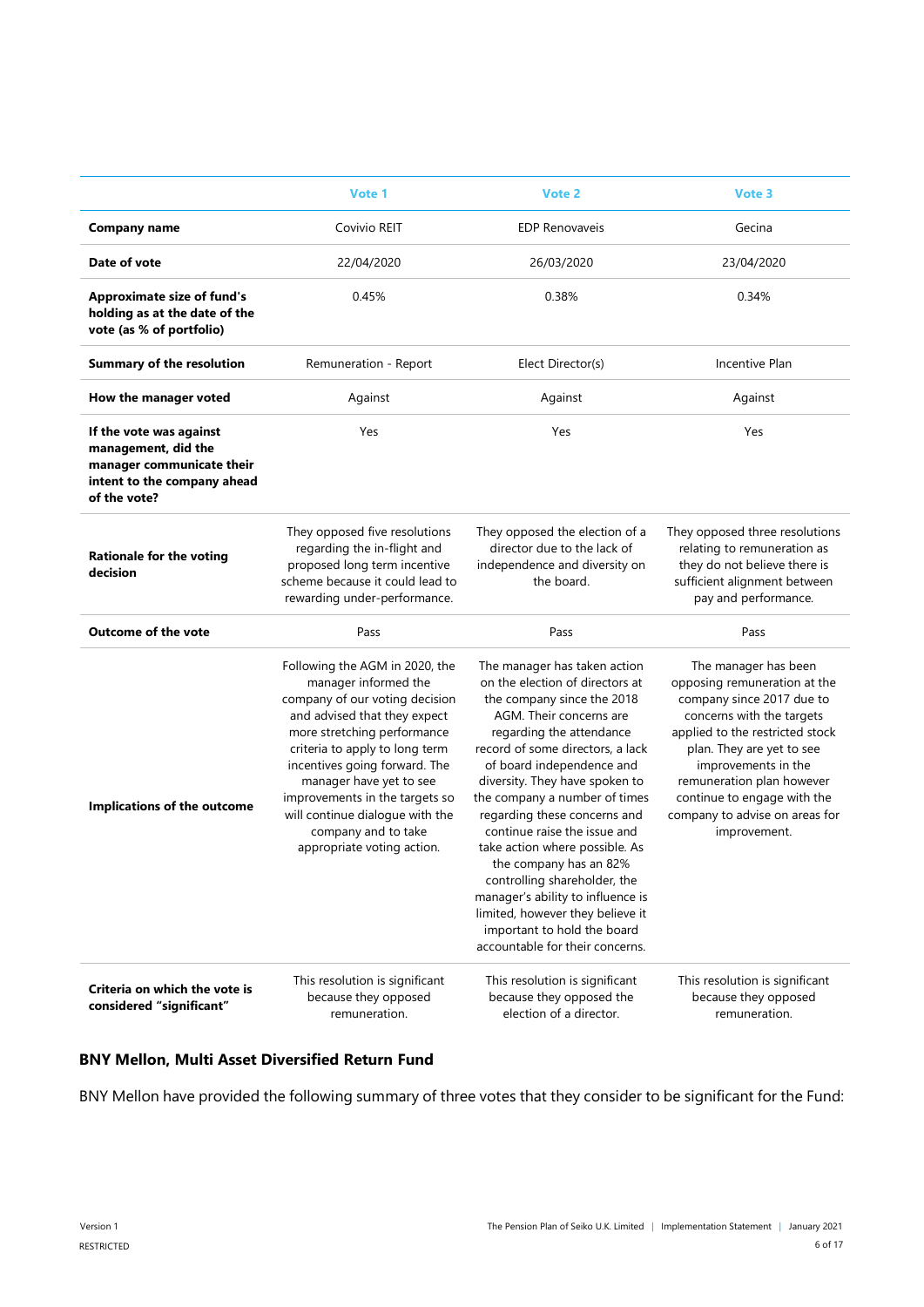|                                                                                                                            | Vote 1                                                                                                                                                                                                                                                                                                                 | Vote 2                                                                                                                                                                                                                                                                                                                   | Vote 3                                                                                                                                                                                                                                               |
|----------------------------------------------------------------------------------------------------------------------------|------------------------------------------------------------------------------------------------------------------------------------------------------------------------------------------------------------------------------------------------------------------------------------------------------------------------|--------------------------------------------------------------------------------------------------------------------------------------------------------------------------------------------------------------------------------------------------------------------------------------------------------------------------|------------------------------------------------------------------------------------------------------------------------------------------------------------------------------------------------------------------------------------------------------|
| <b>Company name</b>                                                                                                        | <b>BBGI SICAV SA</b>                                                                                                                                                                                                                                                                                                   | <b>VPC Specialty Lending</b><br><b>Investments Plc</b>                                                                                                                                                                                                                                                                   | GCP Infrastructure Investments<br>Ltd.                                                                                                                                                                                                               |
| Date of vote                                                                                                               | 30/04/20                                                                                                                                                                                                                                                                                                               | 24/06/20                                                                                                                                                                                                                                                                                                                 | 13/02/20                                                                                                                                                                                                                                             |
| <b>Approximate size of fund's</b><br>holding as at the date of the<br>vote (as % of portfolio)                             | 1.56%                                                                                                                                                                                                                                                                                                                  | 1.03%                                                                                                                                                                                                                                                                                                                    | 0.93%                                                                                                                                                                                                                                                |
| <b>Summary of the resolution</b>                                                                                           | Approve Issuance of Equity or<br>Equity-Linked Securities without<br>Pre-emptive Rights                                                                                                                                                                                                                                | <b>Elect Director</b>                                                                                                                                                                                                                                                                                                    | Issuing new shares.                                                                                                                                                                                                                                  |
| How the manager voted                                                                                                      | Against                                                                                                                                                                                                                                                                                                                | Against                                                                                                                                                                                                                                                                                                                  | Against                                                                                                                                                                                                                                              |
| If the vote was against<br>management, did the<br>manager communicate their<br>intent to the company ahead<br>of the vote? | No                                                                                                                                                                                                                                                                                                                     | Yes                                                                                                                                                                                                                                                                                                                      | Yes                                                                                                                                                                                                                                                  |
| <b>Rationale for the voting</b><br>decision                                                                                | The manager instructed votes<br>against the issuance of equity<br>as no quarantee was provided<br>that the shares would be issued<br>at or above their prevailing net<br>asset value.                                                                                                                                  | The manager voted against the<br>board's chair and a further<br>board director. They were<br>uncomfortable with the<br>influence of the investment<br>manager on the board and its<br>control of a significant portion<br>of the voting rights, as well as<br>its performance as the<br>company's investment<br>manager. | The manager voted against the<br>proposal for the company to<br>issue new shares. Following<br>discussions with the company,<br>they were not convinced that it<br>needed the option of raising<br>capital at the level being<br>requested.          |
| <b>Outcome of the vote</b>                                                                                                 | 12.7% vote against                                                                                                                                                                                                                                                                                                     | 24.7% against and 34.2%<br>against                                                                                                                                                                                                                                                                                       | 7.5% against                                                                                                                                                                                                                                         |
| <b>Implications of the outcome</b>                                                                                         | The vote outcome<br>demonstrates that a super<br>majority of shareholders are not<br>concerned with the potential<br>valuation dilution. As such,<br>these shareholders' right to<br>complain is lost should the<br>company place new shares with<br>investors that are priced below<br>the share's net asset value.   | The vote outcome<br>demonstrates the significant<br>level of concern had by the<br>company's shareholders. The<br>manager will continue to<br>engage with the company and<br>drive for improvements in the<br>governance arrangements.                                                                                   | Opposition to the resolution<br>was relatively low but the<br>manager will continue to<br>engage with the company<br>should the need arise and if the<br>company seeks to issue shares<br>on a non-pre-emptive basis.                                |
| Criteria on which the vote is<br>considered "significant"                                                                  | The vote was deemed<br>significant given the proposal<br>failed to include industry<br>accepted best practice in terms<br>of pricing of placed shares. In<br>such circumstances, the<br>expected minimum is that the<br>shares would be issued at or<br>above their prevailing net asset<br>value, which would prevent | The manager considered that<br>the willingness for shareholders<br>to understand and formally<br>recognise their concerns<br>through voting action deemed<br>this vote as being significant.                                                                                                                             | While requests to raise capital<br>on a non-pre-emptive basis are<br>a matter of routine for many<br>companies, the manager<br>believes a heightened level of<br>scrutiny should be applied to<br>these resolutions proposed by<br>investment funds. |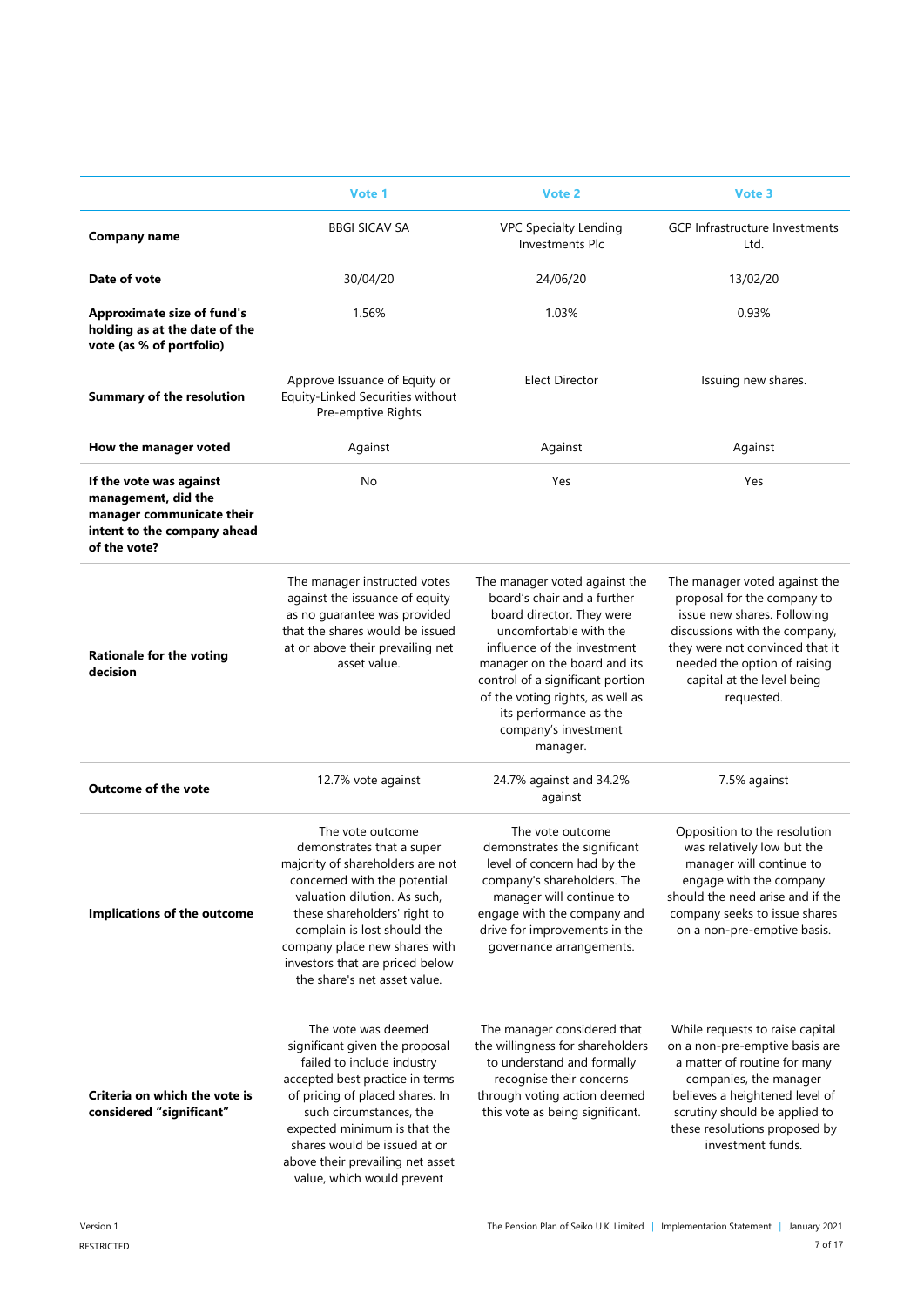# **Vote 1 Vote 2 Vote 3** unnecessary value dilution for

existing shareholders.

# **BNY Mellon, Multi Asset Global Balanced Fund**

BNY Mellon have provided the following summary of three votes that they consider to be significant for the Fund:

|                                                                                                                            | Vote 1                                                                                                                                                                                                                                                                                                                                                            | Vote 2                                                                                                                                                                                                                                                                                                                                                     | Vote 3                                                                                                                                                                                                                                                                                                                                                                                                                                                                                                  |
|----------------------------------------------------------------------------------------------------------------------------|-------------------------------------------------------------------------------------------------------------------------------------------------------------------------------------------------------------------------------------------------------------------------------------------------------------------------------------------------------------------|------------------------------------------------------------------------------------------------------------------------------------------------------------------------------------------------------------------------------------------------------------------------------------------------------------------------------------------------------------|---------------------------------------------------------------------------------------------------------------------------------------------------------------------------------------------------------------------------------------------------------------------------------------------------------------------------------------------------------------------------------------------------------------------------------------------------------------------------------------------------------|
| <b>Company name</b>                                                                                                        | Microsoft Corporation                                                                                                                                                                                                                                                                                                                                             | <b>Abbott Laboratories</b>                                                                                                                                                                                                                                                                                                                                 | Apple Inc.                                                                                                                                                                                                                                                                                                                                                                                                                                                                                              |
| Date of vote                                                                                                               | 04/12/19                                                                                                                                                                                                                                                                                                                                                          | 24/04/20                                                                                                                                                                                                                                                                                                                                                   | 26/02/20                                                                                                                                                                                                                                                                                                                                                                                                                                                                                                |
| <b>Approximate size of fund's</b><br>holding as at the date of the<br>vote (as % of portfolio)                             | 2.58%                                                                                                                                                                                                                                                                                                                                                             | 2.26%                                                                                                                                                                                                                                                                                                                                                      | 2.07%                                                                                                                                                                                                                                                                                                                                                                                                                                                                                                   |
| <b>Summary of the resolution</b>                                                                                           | Advisory Vote to Ratify Named<br><b>Executive Officers'</b><br>Compensation, Elect Board<br>Directors (members of the<br>compensation committee),<br>Ratify PricewaterhouseCoopers<br>LLP as Auditors and<br>Shareholder Proposal to report<br>on Gender Pay Gap.                                                                                                 | Advisory Vote to Ratify Named<br><b>Executive Officers'</b><br>Compensation, Elect Directors,<br>Increase Disclosure of Executive<br>Compensation                                                                                                                                                                                                          | Ratification of executive<br>compensation arrangements<br>and members of the<br>compensation committee,<br>removal of limits on number of<br>director nominees that<br>shareholders can propose for<br>election to the board and<br>shareholder request, for the<br>company to report on feasibility<br>of integrating sustainability<br>measures into the company's<br>compensation arrangements<br>and for details on company's<br>policies on freedom of<br>expression and access to<br>information. |
| How the manager voted                                                                                                      | Against management proposals<br>and for the shareholder<br>proposal                                                                                                                                                                                                                                                                                               | Against management proposals<br>and for the shareholder<br>proposal                                                                                                                                                                                                                                                                                        | Against management proposals<br>and for the shareholder<br>proposals                                                                                                                                                                                                                                                                                                                                                                                                                                    |
| If the vote was against<br>management, did the<br>manager communicate their<br>intent to the company ahead<br>of the vote? | Yes                                                                                                                                                                                                                                                                                                                                                               | No                                                                                                                                                                                                                                                                                                                                                         | No                                                                                                                                                                                                                                                                                                                                                                                                                                                                                                      |
| <b>Rationale for the voting</b><br>decision                                                                                | Despite improvements to<br>executive remuneration<br>practices over recent years, the<br>company failed to justify a 40%<br>increase in total compensation<br>for the CEO, which included a<br>significant increase in basic<br>salary. In addition, the manager<br>remained concerned that<br>approximately half of long-term<br>pay awards vest irrespective of | The manager had concerns with<br>Abbott's executive<br>compensation structure,<br>particularly with respect to the<br>long-term incentive scheme<br>where less than half the awards<br>are subject to performance<br>testing. For those awards that<br>are performance tested, a third<br>of the award vests for any year<br>during the three-year testing | Once again, the manager voted<br>against the executive<br>compensation arrangements<br>and members of the<br>compensation committee. Their<br>concerns centred on the<br>excessive portion of executives'<br>long-term incentive awards that<br>vest subject only to time served.                                                                                                                                                                                                                       |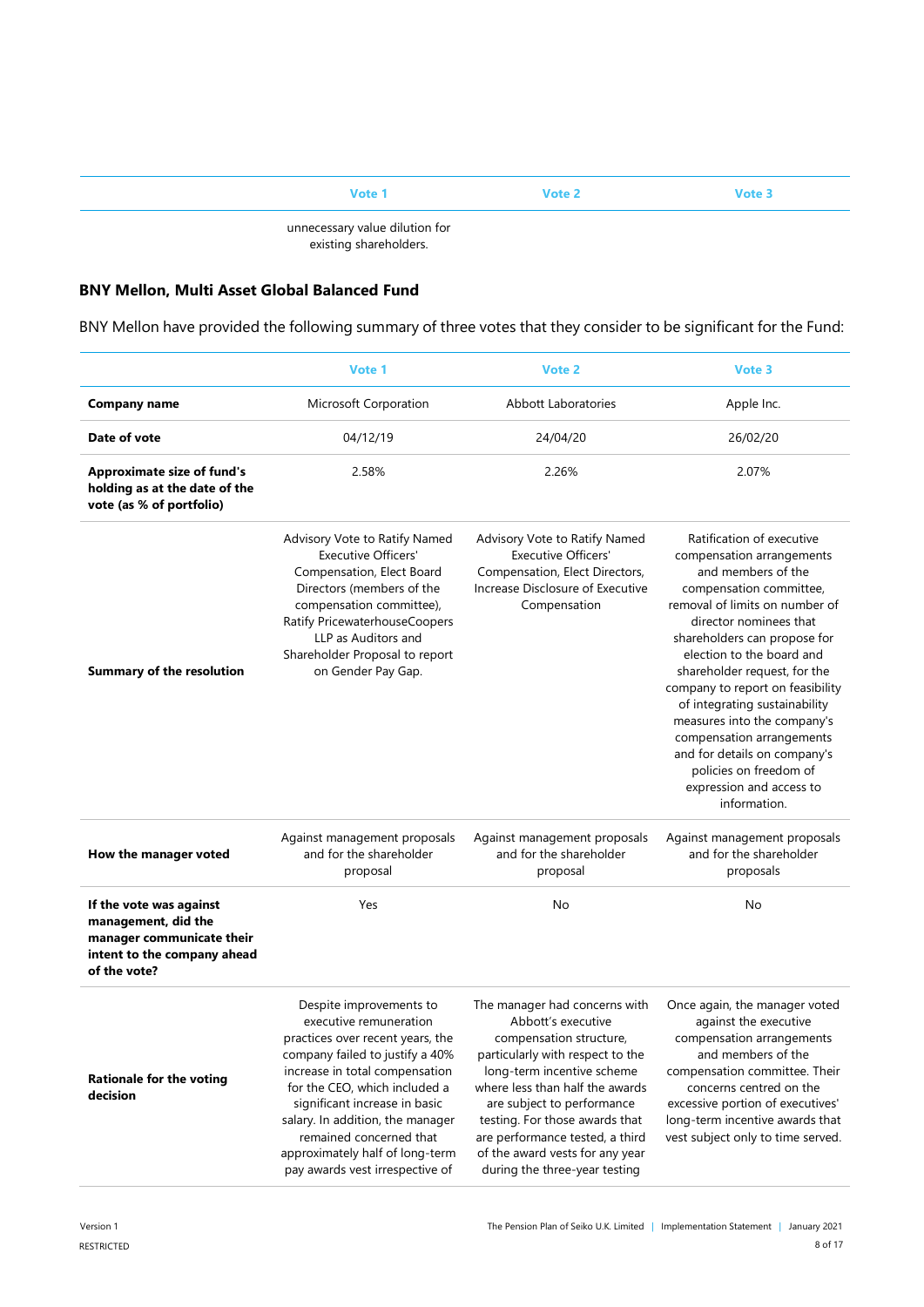#### **Vote 1 Vote 2 Vote 3**

period that the company achieves a return-on- equity target. Additionally, there was a lack of rationale as to the necessity for awarding nonperformance based shares to the CEO given his alignment with shareholders by way of his sizeable ownership of the company's shares. Finally, the c. US\$460k benefits paid to the CEO were considered excessive and his personal use of the company aircraft and security were considered excessive. The manager voted against the executive compensation arrangements and the five members of the compensation committee. They also supported a shareholder resolution requesting the company increase disclosure surrounding executive compensation arrangements. Specifically, the proposal sought for the company to provide rationale for any adjustments or modifications made to accepted accounting standards that affect the level or vesting of pay awards.

The manager supported a shareholder-proposed resolution that management recommended voting against. The proposal sought for the removal of a provision that limits the number of director nominees that shareholders can propose for election to the board. At present, under the current provision, shareholders are only able to propose one nominee.

The manager also supported a further shareholder resolution. It was requested that the company report on the feasibility of integrating sustainability measures into the company's compensation arrangements. While Apple has a well-developed sustainability programme, the manager would like to see executives held accountable for this, and they believe it would help enhance the company's approach.

Finally, the manager supported a shareholder resolution asking the company to provide more information on its policies regarding freedom of expression and access to information. The company has businesses in countries where incumbent governments do not allow full freedom of speech or free access to information. In the past, Apple has been required to censor or restrict content in certain countries. As such, the manager believes shareholders would benefit from more information about the oversight mechanisms for formulating policies on this topic and a description of action the business has taken in response to third-party requests.

performance. They voted against the executive compensation arrangements and against the three members of the compensation committee. They also voted against the reappointment of the company's external auditor given it had served in this role for 36 consecutive years. A shareholder resolution proposed that the company report on its gender pay gap. In contrast to the recommendation of management, the manager supported this resolution in view of the insights a company can benefit from by undertaking such an exercise.

**Outcome of the vote**

23.3% vote against pay

3.5% vote against the auditor

7.4% against advisory vote to ratify named Executive Officers' Compensation

5.8% against - Ratification of executive compensation.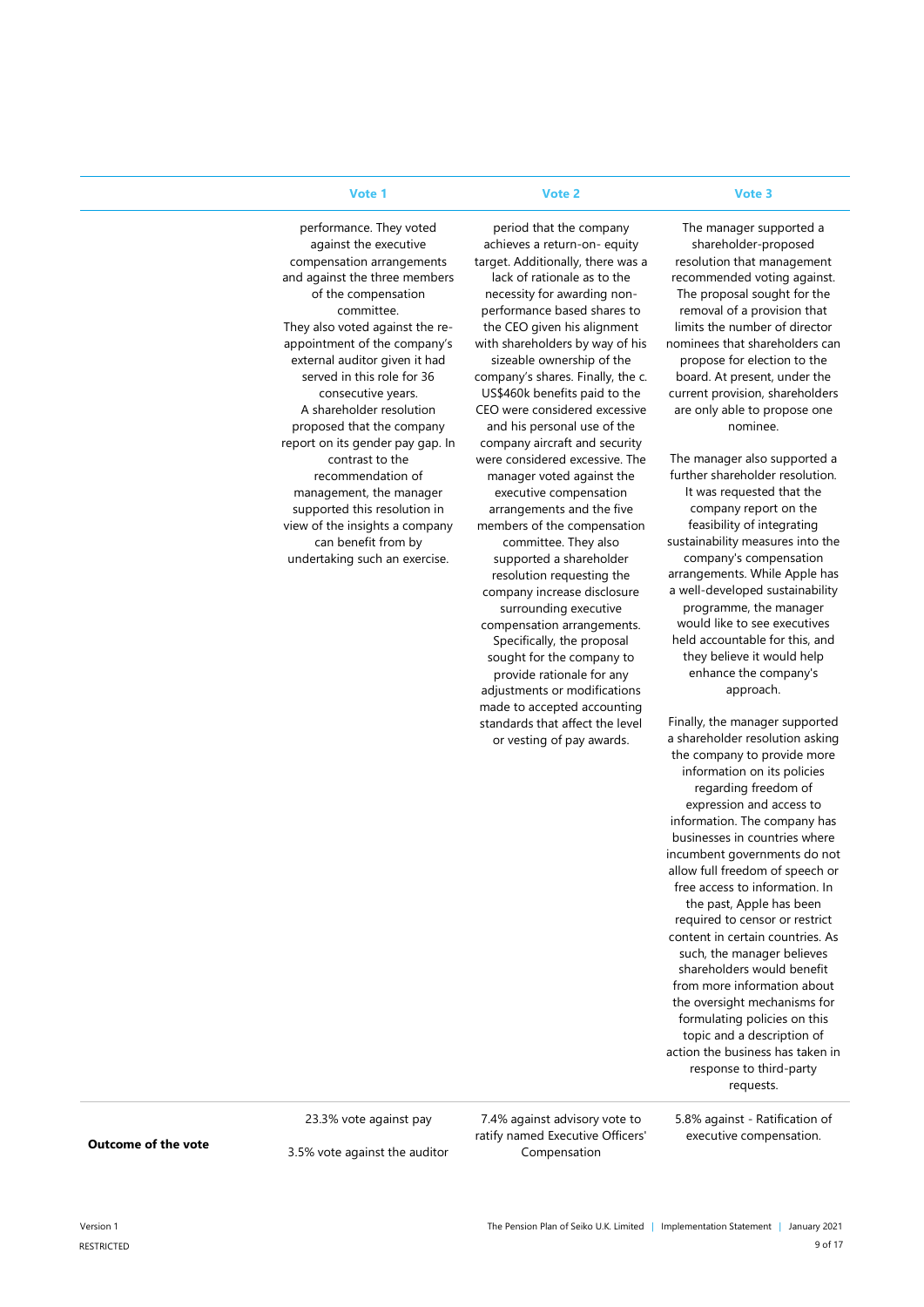|                                                           | Vote 1                                                                                                                                                                                                                                                                                                                                                                                                                 | Vote 2                                                                                                                                                                                                                                                                                                                                                                                                                                   | Vote 3                                                                                                                                                                                                                                                                                              |
|-----------------------------------------------------------|------------------------------------------------------------------------------------------------------------------------------------------------------------------------------------------------------------------------------------------------------------------------------------------------------------------------------------------------------------------------------------------------------------------------|------------------------------------------------------------------------------------------------------------------------------------------------------------------------------------------------------------------------------------------------------------------------------------------------------------------------------------------------------------------------------------------------------------------------------------------|-----------------------------------------------------------------------------------------------------------------------------------------------------------------------------------------------------------------------------------------------------------------------------------------------------|
|                                                           | 29.6% vote for gender pay gap.                                                                                                                                                                                                                                                                                                                                                                                         | 79.7% against report on<br>lobbying payments and policy<br>97% against require<br>shareholder approval of byelaw                                                                                                                                                                                                                                                                                                                         | 5.1%, 6.1% and 4.9% against -<br>three board director members<br>of the compensation<br>committee.                                                                                                                                                                                                  |
|                                                           |                                                                                                                                                                                                                                                                                                                                                                                                                        | amendments adopted by the<br><b>Board of Directors</b><br>15% against adopt simple<br>majority vote                                                                                                                                                                                                                                                                                                                                      | 31.1% for - Removal of limits on<br>number of director nominees<br>that shareholders can propose<br>for election to the board and<br>shareholder request.                                                                                                                                           |
|                                                           |                                                                                                                                                                                                                                                                                                                                                                                                                        |                                                                                                                                                                                                                                                                                                                                                                                                                                          | 12.1% for - Report on the<br>feasibility of integrating<br>sustainability measures into the<br>company's compensation<br>arrangements.                                                                                                                                                              |
|                                                           |                                                                                                                                                                                                                                                                                                                                                                                                                        |                                                                                                                                                                                                                                                                                                                                                                                                                                          | 40.6% for - Details on the<br>company's policies on freedom<br>of expression and access to<br>information.                                                                                                                                                                                          |
| Implications of the outcome                               | The manager considered the<br>vote outcome on the pay<br>resolutions to be material and<br>of a level where the company is<br>expected to address concerns<br>to avoid further dissent in<br>future years. They have been<br>encouraged by the company's<br>improvements and momentum.<br>Debate surrounding long<br>tenured auditors is not well<br>developed in the US but the<br>manager expects this to<br>change. | The vote outcome surrounding<br>pay is unlikely to generate<br>discussion either internally or<br>externally, as the manager's<br>concerns were not reflected in<br>others' voting actions. However,<br>they will continue to press this<br>matter. Support for the<br>appointment of an independent<br>chair was encouraging and is<br>likely to increase over the next<br>few years should the company<br>fail to address this matter. | The lack of shareholder dissent<br>suggests that shareholders are<br>comfortable with the executive<br>pay arrangements. However,<br>the significant support for two<br>of the shareholder proposals<br>should not be ignored by the<br>company will likely lead to<br>further investor engagement. |
| Criteria on which the vote is<br>considered "significant" | The manager expects more<br>shareholders will increase their<br>scrutiny of pay versus<br>performance and reflect this in<br>their voting decisions; as such,<br>shareholder dissent may<br>increase and result in<br>unnecessary media attention<br>that can foster both financial<br>and reputational issues.                                                                                                        | Abbott Laboratories has in<br>place certain executive pay<br>practices, seen at many US<br>companies that the manager<br>considers to be sub optimal.<br>US-based investors do not<br>appear to share these concerns,<br>currently, but the manager<br>expects their focus will change.<br>They are also noticing that<br>companies that receive<br>significant votes against their<br>executive pay practices                           | Freedom of expression is a well<br>publicised concern many<br>stakeholders have with the<br>company, which was supported<br>in part by the voting outcome<br>at the AGM.                                                                                                                            |

## **Invesco, Global Targeted Returns Fund**

Invesco have provided the following summary of three votes that they consider to be significant for the Fund:

underperform their peers.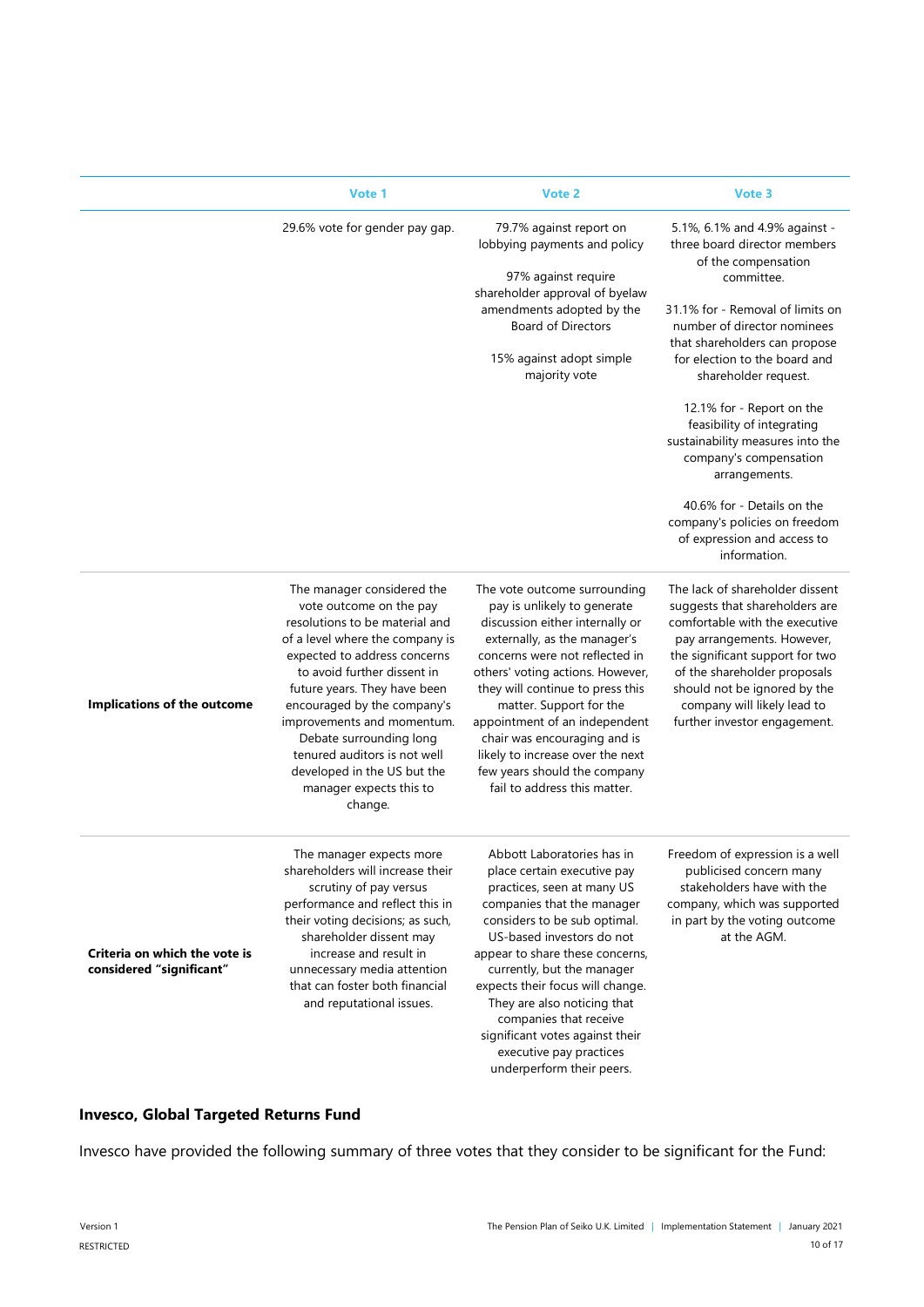|                                                                                                                            | Vote 1                                                                          | Vote 2                                                                                                   | Vote 3                                                                          |
|----------------------------------------------------------------------------------------------------------------------------|---------------------------------------------------------------------------------|----------------------------------------------------------------------------------------------------------|---------------------------------------------------------------------------------|
| Company name                                                                                                               | NewRiver REIT plc                                                               | <b>BCA Marketplace plc</b>                                                                               | <b>Babcock International Group</b><br>plc                                       |
| Date of vote                                                                                                               | 19 July 2019                                                                    | 23 July 2019                                                                                             | 12 July 2019                                                                    |
| <b>Approximate size of fund's</b><br>holding as at the date of the<br>vote (as % of portfolio)                             | $>1\%$                                                                          | $>1\%$                                                                                                   | $>1\%$                                                                          |
| <b>Summary of the resolution</b>                                                                                           | To authorise the Company to<br>call a General Meeting with two<br>weeks' notice | To approve matters relating to<br>the cash acquisition of BCA<br>Marketplace plc by BBD Bidco<br>Limited | To authorise the Company to<br>call a General Meeting with two<br>weeks' notice |
| How the manager voted                                                                                                      | In line with management<br>recommendations                                      | In line with management<br>recommendations                                                               | In line with management<br>recommendations                                      |
| If the vote was against<br>management, did the<br>manager communicate their<br>intent to the company ahead<br>of the vote? | No                                                                              | <b>No</b>                                                                                                | No                                                                              |
| <b>Rationale for the voting</b><br>decision                                                                                | Supportive of this amendment<br>as provides flexibility                         | Supportive of this acquisition as<br>the terms are at an attractive<br>premium                           | Supportive of this amendment<br>as provides flexibility                         |
| <b>Outcome of the vote</b>                                                                                                 | Not available                                                                   | Not available                                                                                            | Not available                                                                   |
| Implications of the outcome                                                                                                | Not available                                                                   | Not available                                                                                            | Not available                                                                   |
| Criteria on which the vote is<br>considered "significant"                                                                  | >1% Fund ownership and<br>includes key ESG proposal                             | >1% Fund Ownership and<br>includes key ESG proposal                                                      | >1% Fund ownership and<br>includes key ESG proposal                             |

# **LGIM, Multi Asset Fund**

LGIM have provided the following summary of three votes that they consider to be significant for the Fund:

|                                                                                                | Vote 1                                                                                                                                                     | Vote 2                          | Vote 3                                              |
|------------------------------------------------------------------------------------------------|------------------------------------------------------------------------------------------------------------------------------------------------------------|---------------------------------|-----------------------------------------------------|
| Company name                                                                                   | <b>Barclays</b>                                                                                                                                            | Amazon                          | ExxonMobil                                          |
| Date of vote                                                                                   | 07/05/2020                                                                                                                                                 | 27/05/2020                      | 27/05/2020                                          |
| <b>Approximate size of fund's</b><br>holding as at the date of the<br>vote (as % of portfolio) | 0.06%                                                                                                                                                      | 0.24%                           | 0.05%                                               |
| <b>Summary of the resolution</b>                                                               | Resolution 29 - Approve<br>Barclays' Commitment in<br><b>Tackling Climate Change</b><br>Resolution 30 - Approve<br>ShareAction Requisitioned<br>Resolution | Shareholder resolutions 5 to 16 | Resolution 1.10 - Elect Director<br>Darren W. Woods |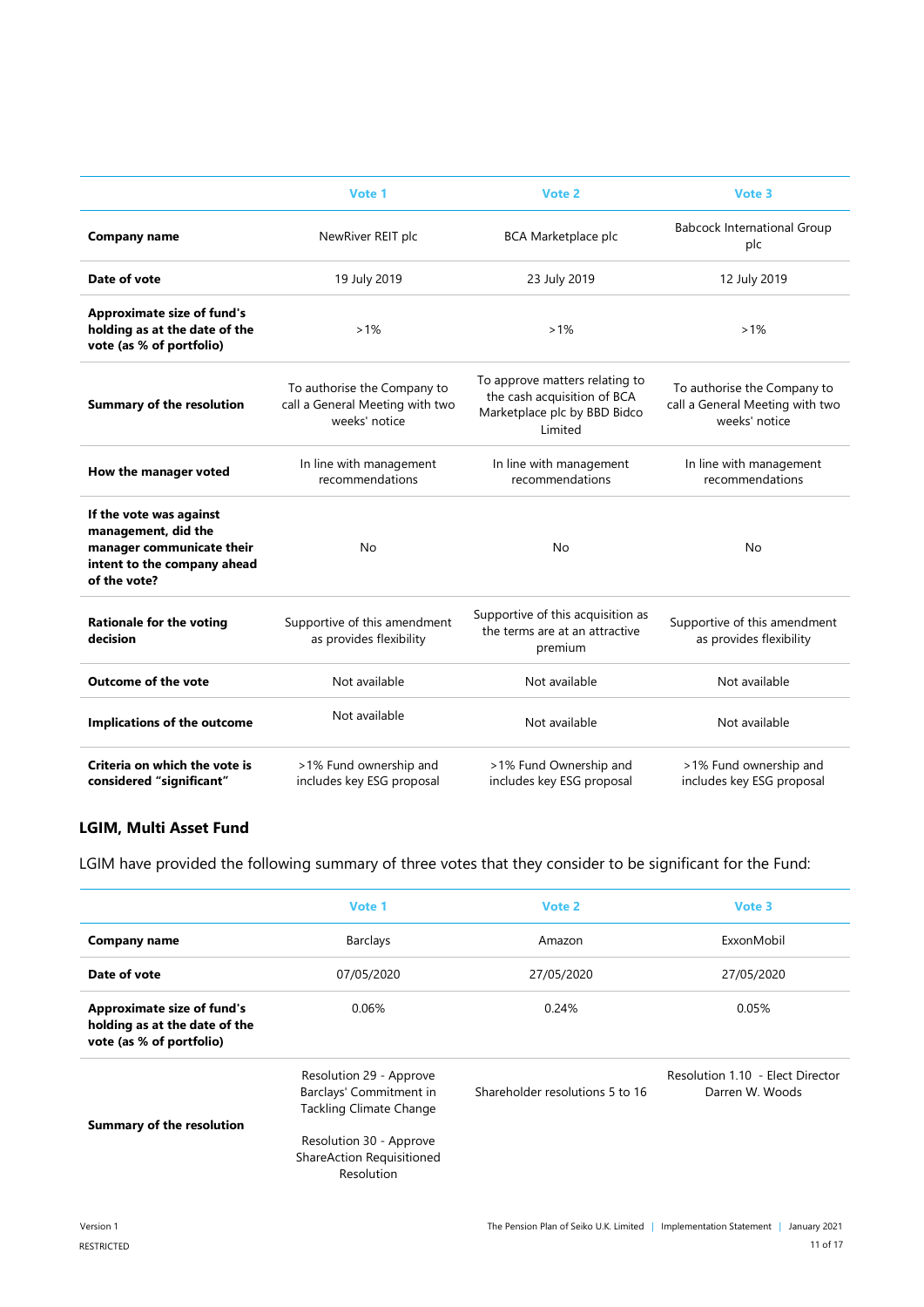|                                                                                                                            | Vote 1                                                                                                                                                                                                                                                      | Vote 2                                                                                                                                                                                                                                                                                                                                                                                                                                                                                                                                                                                                                                                                                                                                                                                                                                                                                                                                                                                                                                                 | Vote 3                                                                                                                                                                                                                                                                                                                                                                                                                                                                                                                                                                                                                                                                                            |
|----------------------------------------------------------------------------------------------------------------------------|-------------------------------------------------------------------------------------------------------------------------------------------------------------------------------------------------------------------------------------------------------------|--------------------------------------------------------------------------------------------------------------------------------------------------------------------------------------------------------------------------------------------------------------------------------------------------------------------------------------------------------------------------------------------------------------------------------------------------------------------------------------------------------------------------------------------------------------------------------------------------------------------------------------------------------------------------------------------------------------------------------------------------------------------------------------------------------------------------------------------------------------------------------------------------------------------------------------------------------------------------------------------------------------------------------------------------------|---------------------------------------------------------------------------------------------------------------------------------------------------------------------------------------------------------------------------------------------------------------------------------------------------------------------------------------------------------------------------------------------------------------------------------------------------------------------------------------------------------------------------------------------------------------------------------------------------------------------------------------------------------------------------------------------------|
| How the manager voted                                                                                                      | The manager voted for<br>resolution 29, proposed by<br>Barclays and for resolution 30,<br>proposed by ShareAction.                                                                                                                                          | Of 12 shareholder proposals,<br>the manager voted to support<br>10. They looked into the<br>individual merits of each<br>individual proposal, and there<br>are two main areas which drove<br>their decision-making:<br>disclosure to encourage a<br>better understanding of process<br>and performance of material<br>issues (resolutions 5, 6, 7, 8, 10,<br>13, 15 and 16) and governance<br>structures that benefit long-<br>term shareholders (resolutions<br>9 and 14).                                                                                                                                                                                                                                                                                                                                                                                                                                                                                                                                                                            | Against                                                                                                                                                                                                                                                                                                                                                                                                                                                                                                                                                                                                                                                                                           |
| If the vote was against<br>management, did the<br>manager communicate their<br>intent to the company ahead<br>of the vote? |                                                                                                                                                                                                                                                             | LGIM publicly communicates its vote instructions in monthly regional vote reports on its website with<br>the rationale for all votes against management. It is our policy not to engage with our investee<br>companies in the three weeks prior to an AGM as our engagement is not limited to shareholder<br>meeting topics.                                                                                                                                                                                                                                                                                                                                                                                                                                                                                                                                                                                                                                                                                                                           |                                                                                                                                                                                                                                                                                                                                                                                                                                                                                                                                                                                                                                                                                                   |
| <b>Rationale for the voting</b><br>decision                                                                                | The resolution proposed by<br>Barclays sets out its long-term<br>plans and has the backing of<br>ShareAction and co-filers. We<br>are particularly grateful to the<br>Investor Forum for the<br>significant role it played in<br>coordinating this outcome. | In addition to facing a full slate<br>of proxy proposals, in the two<br>months leading up to the<br>annual meeting, Amazon was<br>on the front lines of a pandemic<br>response. The company was<br>already on the back foot owing<br>to the harsh workplace<br>practices alleged by the author<br>of a seminal article in the New<br>York Times published in 2015,<br>which depicted a bruising<br>culture. The news of a string of<br>workers catching COVID-19, the<br>company's response, and<br>subsequent details, have all<br>become major news and an<br>important topic for the<br>manager's engagements<br>leading up to the proxy vote.<br>Their team has had multiple<br>engagements with Amazon<br>over the past 12 months. The<br>topics of their engagements<br>touched most aspects of ESG,<br>with an emphasis on social<br>topics:<br>• Governance: Separation of<br>CEO and board chair roles, plus<br>the desire for directors to<br>participate in engagement<br>meetings<br>• Environment: Details about<br>the data transparency | In June 2019, under their annual<br>'Climate Impact Pledge' ranking<br>of corporate climate leaders<br>and laggards, the manager<br>announced that they will be<br>removing ExxonMobil from<br>their Future World fund range,<br>and will be voting against the<br>chair of the board. Ahead of the<br>company's annual general<br>meeting in May 2020, they also<br>announced they will be<br>supporting shareholder<br>proposals for an independent<br>chair and a report on the<br>company's political lobbying.<br>Due to recurring shareholder<br>concerns, their voting policy<br>also sanctioned the<br>reappointment of the directors<br>responsible for nominations<br>and remuneration. |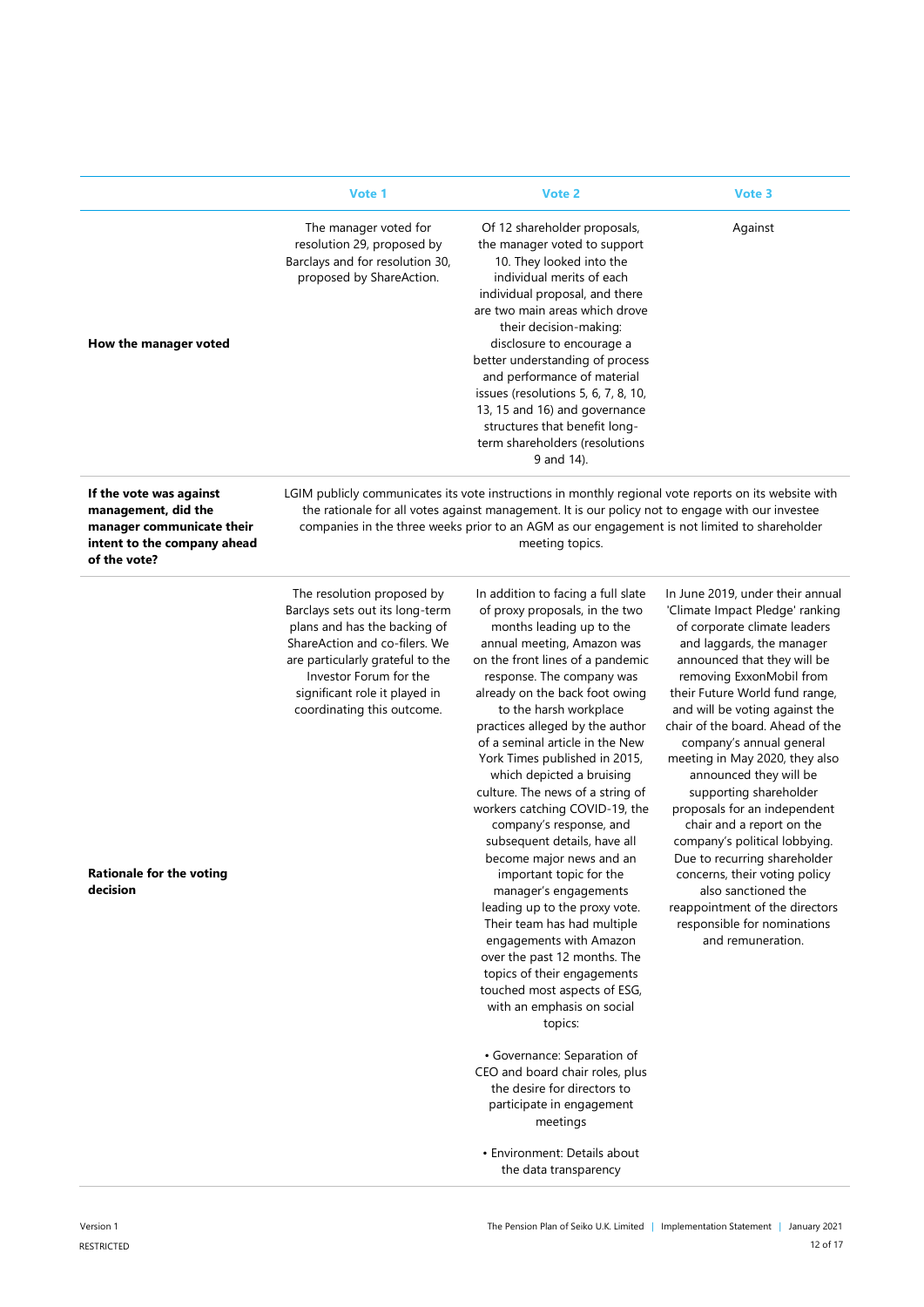|                                    | Vote 1                                                                                                                                                                | Vote 2                                                                                                                                                       | Vote 3                                                                                                                            |
|------------------------------------|-----------------------------------------------------------------------------------------------------------------------------------------------------------------------|--------------------------------------------------------------------------------------------------------------------------------------------------------------|-----------------------------------------------------------------------------------------------------------------------------------|
|                                    |                                                                                                                                                                       | committed to in their 'Climate<br>Pledge'                                                                                                                    |                                                                                                                                   |
|                                    |                                                                                                                                                                       | • Social: Establishment of                                                                                                                                   |                                                                                                                                   |
|                                    |                                                                                                                                                                       | workplace culture, employee                                                                                                                                  |                                                                                                                                   |
|                                    |                                                                                                                                                                       | health and safety                                                                                                                                            |                                                                                                                                   |
|                                    |                                                                                                                                                                       | The allegations from current                                                                                                                                 |                                                                                                                                   |
|                                    |                                                                                                                                                                       | and former employees are                                                                                                                                     |                                                                                                                                   |
|                                    |                                                                                                                                                                       | worrying. Amazon employees                                                                                                                                   |                                                                                                                                   |
|                                    |                                                                                                                                                                       | have consistently reported not<br>feeling safe at work, that paid                                                                                            |                                                                                                                                   |
|                                    |                                                                                                                                                                       | sick leave is not adequate, and                                                                                                                              |                                                                                                                                   |
|                                    |                                                                                                                                                                       | that the company only provides                                                                                                                               |                                                                                                                                   |
|                                    |                                                                                                                                                                       | an incentive of \$2 per hour to                                                                                                                              |                                                                                                                                   |
|                                    |                                                                                                                                                                       | work during the pandemic. Also<br>cited is an ongoing culture of                                                                                             |                                                                                                                                   |
|                                    |                                                                                                                                                                       | retaliation, censorship, and fear.                                                                                                                           |                                                                                                                                   |
|                                    |                                                                                                                                                                       | The manager discussed with                                                                                                                                   |                                                                                                                                   |
|                                    |                                                                                                                                                                       | Amazon the lengths the                                                                                                                                       |                                                                                                                                   |
|                                    |                                                                                                                                                                       | company is going to in<br>adapting their working                                                                                                             |                                                                                                                                   |
|                                    |                                                                                                                                                                       | environment, with claims of                                                                                                                                  |                                                                                                                                   |
|                                    |                                                                                                                                                                       | industry leading safety                                                                                                                                      |                                                                                                                                   |
|                                    |                                                                                                                                                                       | protocols, increased pay, and<br>adjusted absentee policies.                                                                                                 |                                                                                                                                   |
|                                    |                                                                                                                                                                       | However, some of their                                                                                                                                       |                                                                                                                                   |
|                                    |                                                                                                                                                                       | responses seemed to have                                                                                                                                     |                                                                                                                                   |
|                                    |                                                                                                                                                                       | backfired. For example, a policy                                                                                                                             |                                                                                                                                   |
|                                    |                                                                                                                                                                       | to inform all workers in a facility<br>if COVID-19 is detected has                                                                                           |                                                                                                                                   |
|                                    |                                                                                                                                                                       | definitely caused increased                                                                                                                                  |                                                                                                                                   |
|                                    |                                                                                                                                                                       | media attention.                                                                                                                                             |                                                                                                                                   |
|                                    | Resolution 29 - supported by<br>99.9% of shareholders                                                                                                                 | Resolution 5 to 8, and 14 to 16<br>each received approx. 30%<br>support from shareholders.                                                                   | 93.2% of shareholders<br>supported the re-election of the<br>combined chair and CEO                                               |
|                                    | Resolution 30 - supported by<br>23.9% of shareholders                                                                                                                 | Resolutions 9 and 10 received                                                                                                                                | Darren Woods.                                                                                                                     |
|                                    |                                                                                                                                                                       | respectively 16.7 and 15.3%<br>support.                                                                                                                      | Approximately 30% of<br>shareholders supported the                                                                                |
| <b>Outcome of the vote</b>         |                                                                                                                                                                       | Resolution 11 received 6.1%<br>support.                                                                                                                      | proposals for independence<br>and lobbying.                                                                                       |
|                                    |                                                                                                                                                                       | Resolution 12 received 1.5 %<br>support.                                                                                                                     |                                                                                                                                   |
|                                    |                                                                                                                                                                       | Resolution 13 received 12.2%<br>support.                                                                                                                     |                                                                                                                                   |
| <b>Implications of the outcome</b> | The hard work is just beginning.<br>The manager's focus will now<br>be to help Barclays on the<br>detail of their plans and targets,<br>more detail of which is to be | Despite shareholders not giving<br>majority support to the raft of<br>shareholder proposals, the<br>sheer number and focus on<br>these continues to dominate | The manager believes this<br>sends an important signal, and<br>will continue to engage, both<br>individually and in collaboration |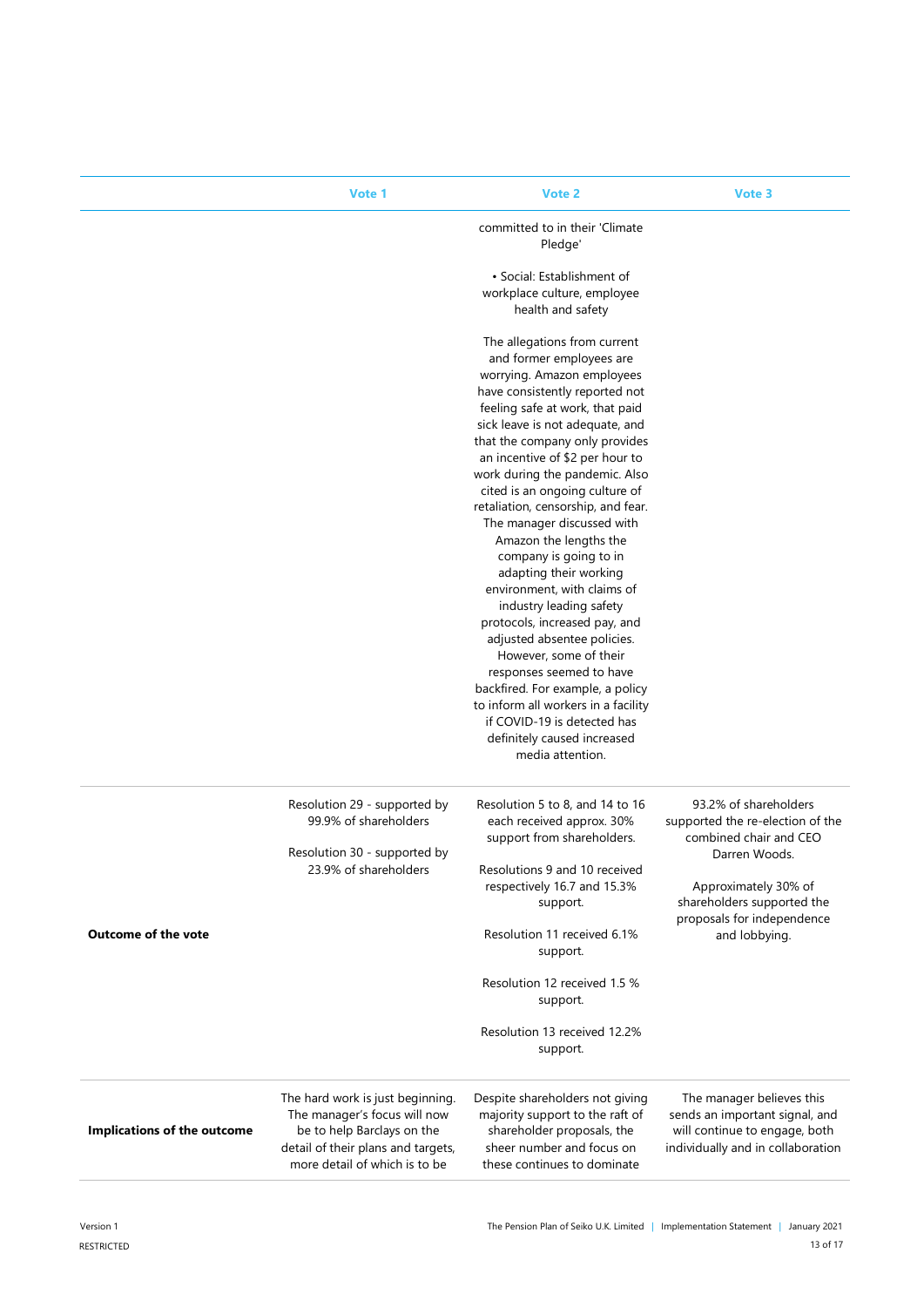|                               | Vote 1                                                                                                                                                                                                                                         | Vote 2                                                                                                                                               | Vote 3                                                                                                                                                                                                                                                                                         |
|-------------------------------|------------------------------------------------------------------------------------------------------------------------------------------------------------------------------------------------------------------------------------------------|------------------------------------------------------------------------------------------------------------------------------------------------------|------------------------------------------------------------------------------------------------------------------------------------------------------------------------------------------------------------------------------------------------------------------------------------------------|
|                               | published this year. They plan<br>to continue to work closely with<br>the Barclays board and                                                                                                                                                   | the landscape for the company.<br>The manager's engagement<br>with the company continues as                                                          | with other investors, to push for<br>change at the company.                                                                                                                                                                                                                                    |
|                               | management team in the<br>development of their plans and<br>will continue to liaise with<br>ShareAction, Investor Forum,<br>and other large investors, to<br>ensure a consistency of<br>messaging and to continue to<br>drive positive change. | they push it to disclose more<br>and to ensure it is adequately<br>managing its broader<br>stakeholders, and most<br>importantly, its human capital. | Their voting intentions were the<br>subject of over 40 articles in<br>major news outlets across the<br>world, including Reuters,<br>Bloomberg, Les Échos and<br>Nikkei, with a number of asset<br>owners in Europe and North<br>America also declaring their<br>intentions to vote against the |
|                               |                                                                                                                                                                                                                                                |                                                                                                                                                      | company.                                                                                                                                                                                                                                                                                       |
|                               | Since the beginning of the year<br>there has been significant client<br>interest in the manager's voting                                                                                                                                       | The market attention was<br>significant leading up to the<br>AGM, with:                                                                              | The manager voted against the<br>chair of the board as part of<br>LGIM's 'Climate Impact Pledge'<br>escalation sanction.                                                                                                                                                                       |
|                               | intentions and engagement<br>activities in relation to the 2020                                                                                                                                                                                | •12 shareholder proposals on                                                                                                                         |                                                                                                                                                                                                                                                                                                |
|                               | Barclays AGM. They thank their                                                                                                                                                                                                                 | the table - the largest number                                                                                                                       |                                                                                                                                                                                                                                                                                                |
|                               | clients for their patience and                                                                                                                                                                                                                 | of any major US company this                                                                                                                         |                                                                                                                                                                                                                                                                                                |
|                               | understanding while they<br>undertook sensitive discussions                                                                                                                                                                                    | proxy season                                                                                                                                         |                                                                                                                                                                                                                                                                                                |
|                               | and negotiations in private.                                                                                                                                                                                                                   | •Diverse investor coalitions                                                                                                                         |                                                                                                                                                                                                                                                                                                |
|                               | They consider the outcome to                                                                                                                                                                                                                   | submitting and rallying behind                                                                                                                       |                                                                                                                                                                                                                                                                                                |
|                               | be extremely positive for all                                                                                                                                                                                                                  | the proposals, including global,                                                                                                                     |                                                                                                                                                                                                                                                                                                |
|                               | parties: Barclays, ShareAction                                                                                                                                                                                                                 | different types of investors and                                                                                                                     |                                                                                                                                                                                                                                                                                                |
|                               | and long-term asset owners<br>such as their clients.                                                                                                                                                                                           | first time co-filers/engagers                                                                                                                        |                                                                                                                                                                                                                                                                                                |
|                               |                                                                                                                                                                                                                                                | •Substantial press coverage -                                                                                                                        |                                                                                                                                                                                                                                                                                                |
| Criteria on which the vote is |                                                                                                                                                                                                                                                | with largely negative sentiment                                                                                                                      |                                                                                                                                                                                                                                                                                                |
| considered "significant"      |                                                                                                                                                                                                                                                | related to the company's                                                                                                                             |                                                                                                                                                                                                                                                                                                |
|                               |                                                                                                                                                                                                                                                | governance profile and its initial                                                                                                                   |                                                                                                                                                                                                                                                                                                |
|                               |                                                                                                                                                                                                                                                | management of COVID-19                                                                                                                               |                                                                                                                                                                                                                                                                                                |
|                               |                                                                                                                                                                                                                                                | •Multiple state treasurers                                                                                                                           |                                                                                                                                                                                                                                                                                                |
|                               |                                                                                                                                                                                                                                                | speaking out and even holding                                                                                                                        |                                                                                                                                                                                                                                                                                                |
|                               |                                                                                                                                                                                                                                                | an online targeted pre-annual                                                                                                                        |                                                                                                                                                                                                                                                                                                |
|                               |                                                                                                                                                                                                                                                | meeting investor forum entitled                                                                                                                      |                                                                                                                                                                                                                                                                                                |
|                               |                                                                                                                                                                                                                                                | 'Workplace & Investor Risks in                                                                                                                       |                                                                                                                                                                                                                                                                                                |
|                               |                                                                                                                                                                                                                                                | Amazon.com, Inc.'s COVID-19<br>Response'                                                                                                             |                                                                                                                                                                                                                                                                                                |
|                               |                                                                                                                                                                                                                                                | Anecdotally, the Stewardship                                                                                                                         |                                                                                                                                                                                                                                                                                                |
|                               |                                                                                                                                                                                                                                                | team received more inquires                                                                                                                          |                                                                                                                                                                                                                                                                                                |
|                               |                                                                                                                                                                                                                                                | related to Amazon than any                                                                                                                           |                                                                                                                                                                                                                                                                                                |
|                               |                                                                                                                                                                                                                                                | other company this season.                                                                                                                           |                                                                                                                                                                                                                                                                                                |

## **Vanguard, FTSE UK Equity Income Index Fund**

Vanguard have not provided significant voting data for the Fund in a usable format.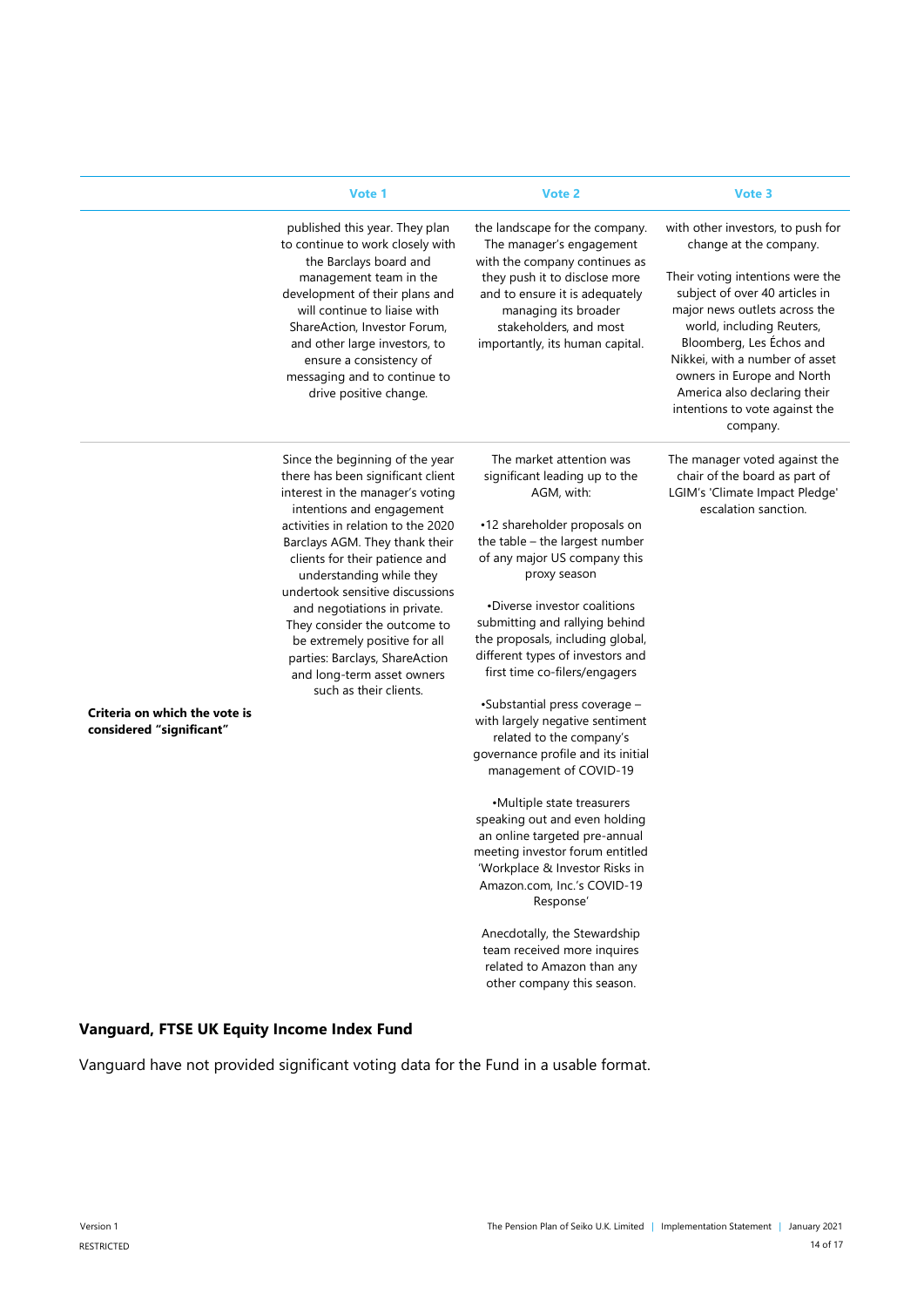# **Fund level engagement**

| <b>Manager</b>                                                                                               | Fund 1                                | Fund <sub>2</sub>                      | Fund 3                                            | Fund 4                                                        |
|--------------------------------------------------------------------------------------------------------------|---------------------------------------|----------------------------------------|---------------------------------------------------|---------------------------------------------------------------|
| <b>Fund name</b>                                                                                             | AXA Managed Balanced<br>Fund          | <b>Baillie Gifford Managed</b><br>Fund | <b>Baillie Gifford Multi</b><br>Asset Growth Fund | <b>Baillie Gifford Worldwide</b><br><b>Global Credit Fund</b> |
| Does the manager<br>perform engagement<br>on behalf of the<br>holdings of the fund                           | Yes                                   | Yes                                    | Yes                                               | Yes                                                           |
| Has the manager<br>engaged with<br>companies to influence<br>them in relation to ESG<br>factors in the year? | Yes                                   | Yes                                    | Yes                                               | Yes                                                           |
| Number of<br>engagements<br>undertaken on behalf<br>of the holdings in this<br>fund in the year              | 31 engagements with 23<br>companies   | 161                                    | 20                                                | 13                                                            |
| <b>Number of</b><br>engagements<br>undertaken at a firm<br>level in the year                                 | 248 engagements with<br>181 companies | 543                                    | 543                                               | 543                                                           |
|                                                                                                              |                                       | $DID$ $C2 = 0$                         | الملحب ويستخدمون والمستحدث                        | <b>CRH plc</b> – supported                                    |

| <b>Examples of</b>        | <b>Facebook</b> – had a<br>discussion on<br>shareholder proposals<br>related to data privacy<br>and corporate<br>governance issues.              | BHP Group plc -<br>discussed recent<br>leadership changes<br>including new CEO. They<br>believe the new CEO is<br>committed to<br>continuing the group's<br>sustainability work.                                           | Hammerson plc -<br>engaged on proposed<br>changes to its long-term<br>incentive plan. This<br>resulted in the inclusion<br>of a detailed framework<br>of assessment which the<br>manager voted for.                | <b>CRH plc</b> – supported<br>remuneration policy at<br>the 2020 AGM due to<br>changes made on<br>executive remuneration<br>incorporating the<br>manager's feedback.<br>Softbank Group Corp -                                        |
|---------------------------|--------------------------------------------------------------------------------------------------------------------------------------------------|----------------------------------------------------------------------------------------------------------------------------------------------------------------------------------------------------------------------------|--------------------------------------------------------------------------------------------------------------------------------------------------------------------------------------------------------------------|--------------------------------------------------------------------------------------------------------------------------------------------------------------------------------------------------------------------------------------|
| engagements<br>undertaken | <b>BP plc</b> – presented a<br>shareholder resolution<br>calling for the company<br>to set out a strategy<br>consistent with the Paris<br>Goals. | Kingspan Group plac -<br>discussed remuneration<br>policy and board<br>composition. The<br>manager was glad to<br>hear that remuneration<br>policy was under review,<br>and they would follow<br>up on progress in future. | John Laing Group plc -<br>discussed strategy and<br>long-term outlook,<br>including the shift to<br>renewables. The<br>manager believes they<br>demonstrated a clear<br>understanding of the<br>importance of ESG. | queried board<br>composition, particularly<br>the level of diversity. The<br>company assured the<br>manager that its<br>intention was to achieve<br>a higher level of<br>diversity but it was<br>unable to do so by the<br>2020 AGM. |

| <b>Manager</b>                                                                     | <b>Fund 5</b>                                            | Fund 6                                                | <b>Fund 7</b>                           | <b>Fund 8</b>                             |
|------------------------------------------------------------------------------------|----------------------------------------------------------|-------------------------------------------------------|-----------------------------------------|-------------------------------------------|
| <b>Fund name</b>                                                                   | <b>BNY Mellon Multi Asset</b><br>Diversified Return Fund | <b>BNY Mellon Multi Asset</b><br>Global Balanced Fund | Invesco Global Targeted<br>Returns Fund | Legal & General<br>Pensions Property Fund |
| Does the manager<br>perform engagement<br>on behalf of the<br>holdings of the fund | Yes                                                      | Yes                                                   | Yes                                     | Not available                             |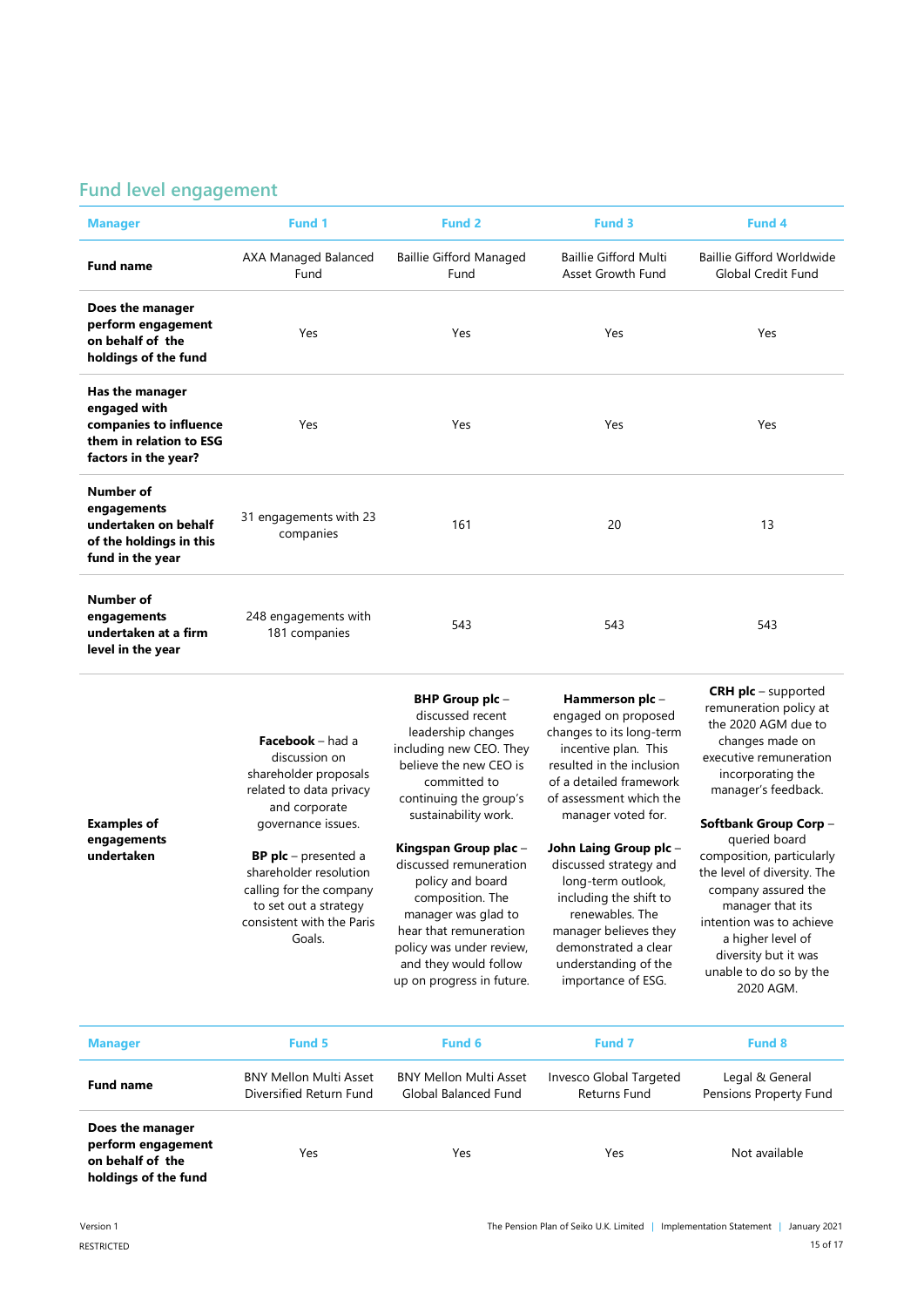| <b>Manager</b>                                                                                               | Fund 5                                                                                                                                                                                                                                                                                                                                                                                                                                                                                                       | <b>Fund 6</b>                                                                                                                                                                                                                                                                                                                                                                                                                                                                                                  | <b>Fund 7</b>                                                                                                                                                                                                                                                                                                                                                                                                                                                                                                                                                                                                                                              | <b>Fund 8</b> |
|--------------------------------------------------------------------------------------------------------------|--------------------------------------------------------------------------------------------------------------------------------------------------------------------------------------------------------------------------------------------------------------------------------------------------------------------------------------------------------------------------------------------------------------------------------------------------------------------------------------------------------------|----------------------------------------------------------------------------------------------------------------------------------------------------------------------------------------------------------------------------------------------------------------------------------------------------------------------------------------------------------------------------------------------------------------------------------------------------------------------------------------------------------------|------------------------------------------------------------------------------------------------------------------------------------------------------------------------------------------------------------------------------------------------------------------------------------------------------------------------------------------------------------------------------------------------------------------------------------------------------------------------------------------------------------------------------------------------------------------------------------------------------------------------------------------------------------|---------------|
| Has the manager<br>engaged with<br>companies to influence<br>them in relation to ESG<br>factors in the year? | Yes                                                                                                                                                                                                                                                                                                                                                                                                                                                                                                          | Yes                                                                                                                                                                                                                                                                                                                                                                                                                                                                                                            | Yes                                                                                                                                                                                                                                                                                                                                                                                                                                                                                                                                                                                                                                                        | Not available |
| Number of<br>engagements<br>undertaken on behalf<br>of the holdings in this<br>fund in the year              | 99                                                                                                                                                                                                                                                                                                                                                                                                                                                                                                           | 122                                                                                                                                                                                                                                                                                                                                                                                                                                                                                                            | Company engagements<br>are recorded at the<br>investment team level.<br>The Henley Investment<br>Centre participated in<br>2,169 engagements over<br>the year.                                                                                                                                                                                                                                                                                                                                                                                                                                                                                             | Not available |
| Number of<br>engagements<br>undertaken at a firm<br>level in the year                                        | 244                                                                                                                                                                                                                                                                                                                                                                                                                                                                                                          | 244                                                                                                                                                                                                                                                                                                                                                                                                                                                                                                            | Not available                                                                                                                                                                                                                                                                                                                                                                                                                                                                                                                                                                                                                                              | Not available |
| <b>Examples of</b><br>engagements<br>undertaken                                                              | <b>BAE Systems plc -</b><br>discussed the use of BAE<br>weapons by Saudi<br>Arabia in the Yemen<br>conflict. BAE clarified its<br>involvement in the crisis,<br>and the manager will<br>continue to monitor the<br>situation.<br><b>Ryanair Holdings plc-</b><br>the manager re-<br>analysed Ryanair after it<br>experienced a number<br>of high profile labour<br>disputes. Their analysis<br>highlighted that Ryanair<br>had not sufficiently<br>addressed its poor<br>relations with staff and<br>unions. | <b>BP plc</b> – addressed BP's<br>engagement with<br>shareholders, which had<br>been short and<br>standoffish, especially<br>with poor disclosure of<br>climate change risks.<br>The manager co-filed a<br>climate change<br>shareholder resolution<br>asking BP to explain its<br>thinking on climate<br>change.<br><b>Toll Bros Inc</b> - voted<br>against the chair of the<br>nominations committee,<br>due to insufficient board<br>diversity and no robust<br>policy or targets to<br>address this issue. | Woodside Petroleum -<br>the ESG team met with<br>the chairman and head<br>of IR to discuss climate<br>change shareholder<br>resolutions tabled at the<br>AGM. These were<br>related to disclosure of<br>carbon emissions<br>targets and lobbying<br>activities. All Invesco<br>shares registered "for"<br>votes on these<br>proposals.<br><b>Amazon</b> – the ESG team<br>discussed Amazon's<br>response to COVID-19,<br>its responsible and<br>ethical use of digital<br>technologies, and<br>encouraged Amazon to<br>join an industry initiative<br>called "Champions 12.3"<br>which aims to achieve<br>Sustainable<br>Development Goals<br>target 12.3. | Not available |
| Manager                                                                                                      | <b>Fund 9</b>                                                                                                                                                                                                                                                                                                                                                                                                                                                                                                | Fund 10                                                                                                                                                                                                                                                                                                                                                                                                                                                                                                        |                                                                                                                                                                                                                                                                                                                                                                                                                                                                                                                                                                                                                                                            |               |

| <b>Manager</b>                         | <b>Fund 9</b>         | Fund 10                                         |
|----------------------------------------|-----------------------|-------------------------------------------------|
| <b>Fund name</b>                       | LGIM Multi Asset Fund | Vanguard FTSE UK<br>Equity Income Index<br>Fund |
| Does the manager<br>perform engagement | Not available         | Yes                                             |